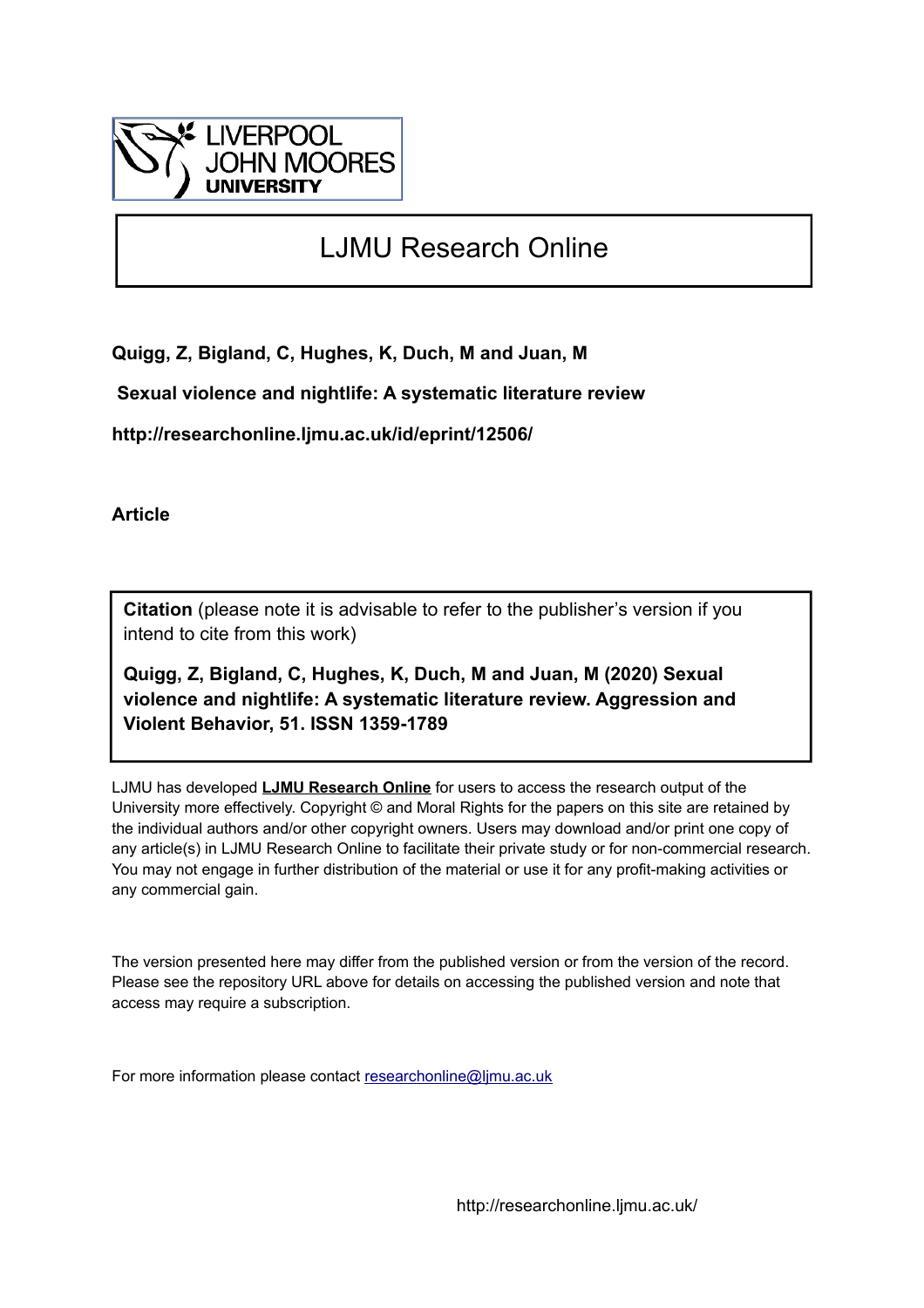# **JOURNAL:** Aggression and Violent Behavior

**TITLE:** Sexual violence and nightlife; a systematic literature review

AUTHORS: Zara Quigg<sup>a</sup>, Charlotte Bigland<sup>a</sup>, Karen Hughes bc, Mariangels Duch<sup>c</sup>, Montse Juan <sup>c</sup>

<sup>a</sup> Public Health Institute, Liverpool John Moores University, Liverpool, UK

<sup>b</sup> Bangor University, Bangor, UK

c IREFREA, Palma de Mallorca, Spain

# **CORRESPONDING AUTHOR:**

Zara Quigg

Public Health Institute

Liverpool John Moores University

3rd Floor Exchange Station, Liverpool, L3 2ET, UK

Tel: +44 (0)151 231 4513 Fax: +44 (0)151 231 4552

Email: [z.a.quigg@ljmu.ac.uk](mailto:z.a.quigg@ljmu.ac.uk)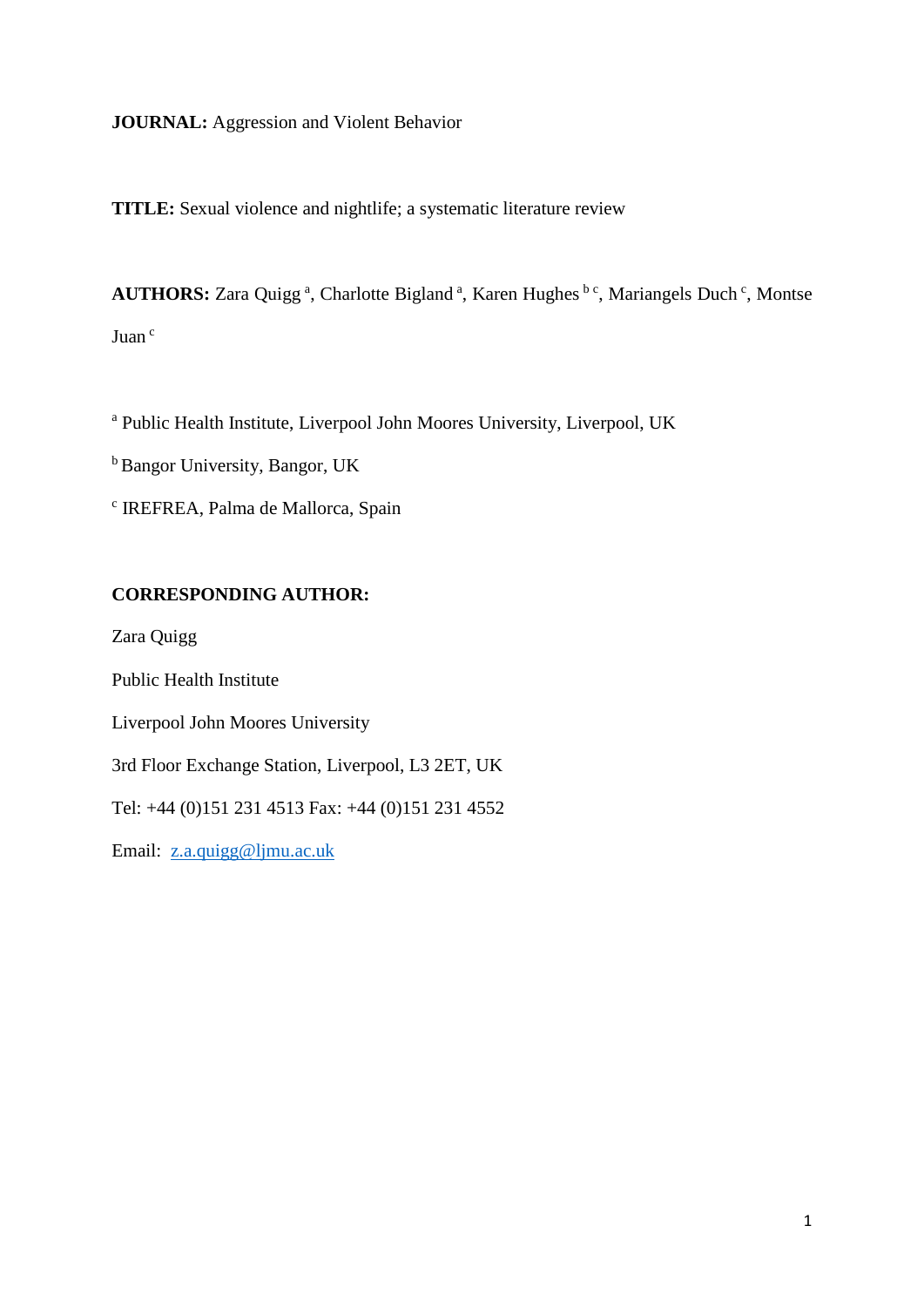## **ABSTRACT**

Preventing and responding to sexual violence in nightlife settings is increasingly of global concern. The goal of this article was to identify and summarise academic studies on nightliferelated sexual violence. Specifically, to explore the nature, extent and consequences of, or associations with nightlife-related sexual violence, and interventions to prevent and respond. Of the 61 studies identified, 29 explored or reported on the nature of nightlife-related sexual violence, 22 provided information on extent, 38 on associations, and 19 on prevention and response. The majority of studies had been implemented in the past ten years (2009-2018) and in high-income countries. The review illustrates that nightlife-related sexual violence is pervasive, with lifetime prevalence reaching over 50% amongst numerous study samples. Studies suggest that a combination of factors at an individual, relationship, and community/environmental level are associated with nightlife-related sexual violence. No studies directly explored consequences, and few studies evaluated prevention and response approaches. Globally, further research is required to understand nightlife-related sexual violence, and inform the development of prevention programmes across all but particularly low and middle-income countries. Critically, interventions aimed at preventing and responding to nightlife-related sexual violence require thorough evaluation, with findings disseminated in both lay and academic literature.

**Keywords**: sexual; violence; rape; nightlife; bars; prevention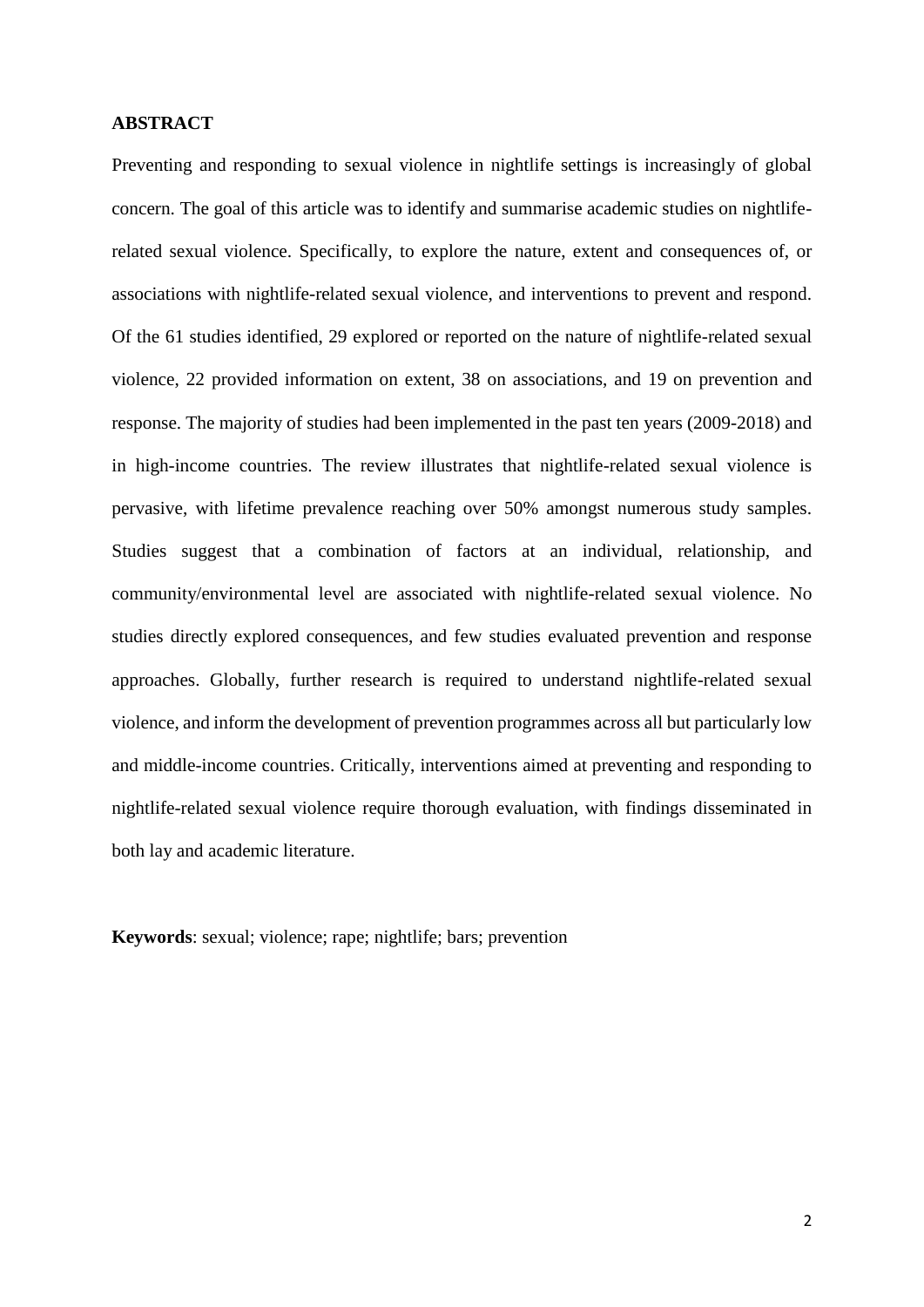#### **1. INTRODUCTION**

The World Health Organization defines sexual violence as: "any sexual act, attempt to obtain a sexual act, unwanted sexual comments or advances, or acts to traffic, or otherwise directed, against a person's sexuality using coercion, by any person regardless of their relationship to the victim, in any setting, including but not limited to home and work" (World Health Organization [WHO], 2010). Globally, sexual violence is a significant public health, human rights and gender equality issue, placing large burdens on individuals' health and well-being, as well as local communities, public services and wider society (WHO, 2010). Accordingly, preventing sexual violence and associated risk factors are key targets in the United Nations Sustainable Development Goals (United Nations, 2015). Efforts to understand, prevent and respond to sexual violence have increased in recent decades, and various factors have been identified as increasing, or mitigating risks of harm (WHO, 2010). Amongst these, visiting pubs, bars and nightclubs has been associated with increased risk of sexual violence (Curry, 1998; Go et al, 2010; Parks and Miller, 1997; Parks and Scheidt, 2000; Parks and Zetas-Zanatta, 1999; Pino and Johnson, 2009), with a growing body of research identifying nightlife environments as hot spots for sexual violence; and hence critical settings for prevention (Graham et al, 2017; Hughes et al, 2008; Tinkler et al, 2018).

Nightlife environments can provide a safe space for people to socialise and have fun. However, many studies suggest that they are also key settings for engagement in risky behaviours (e.g. excessive alcohol consumption; illicit drug use) and harms including sexual violence (Graham et al, 2017; Hughes et al, 2008; Tinkler et al, 2018), particularly amongst young people. Sexual violence can manifest in nightlife environments in a number of ways (Kavanaugh, 2013; Graham et al, 2010; 2014a). It may occur through misperceptions, such as when an individual incorrectly perceives another person to be sexually interested in them or a sexual action to be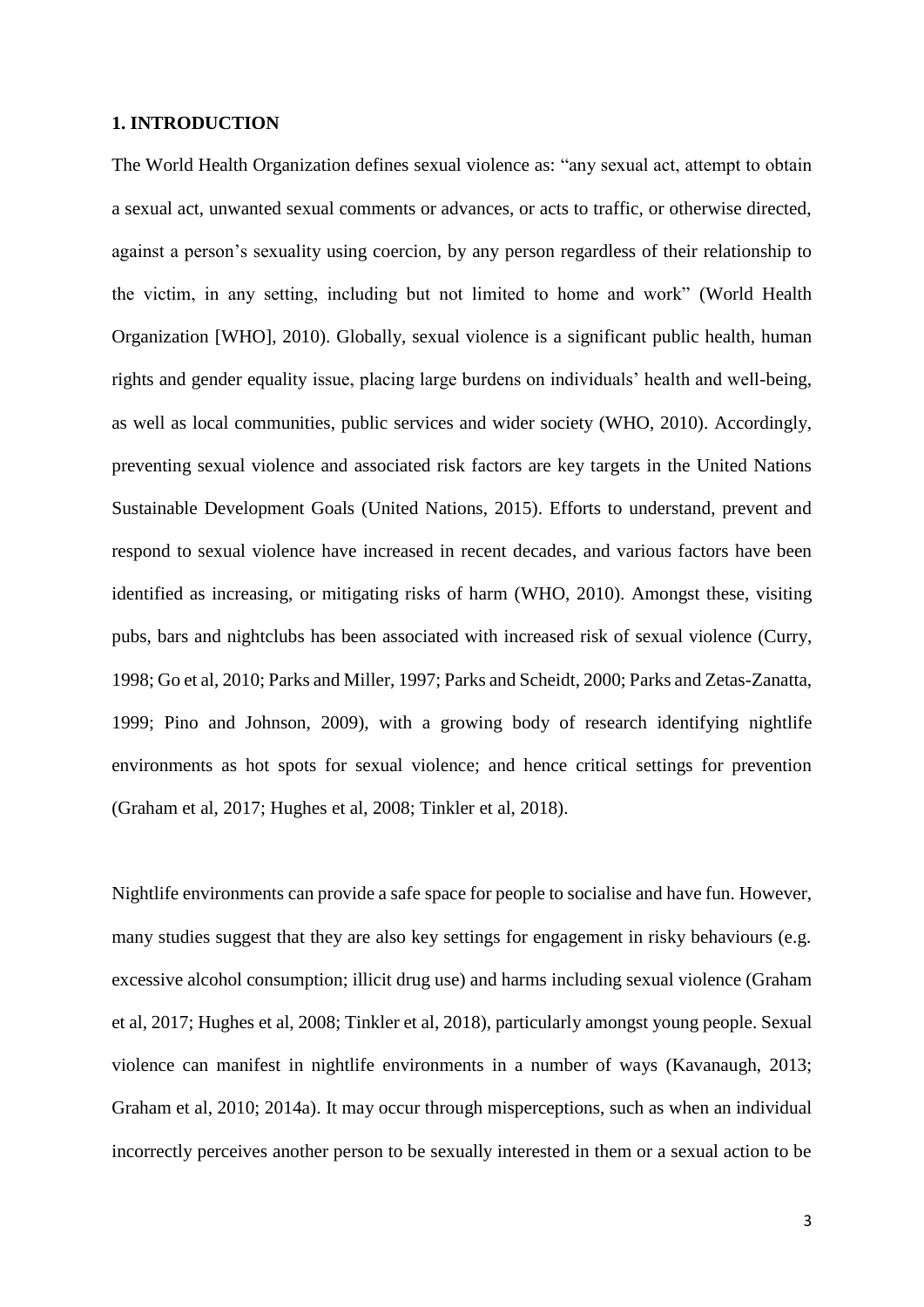acceptable to them. It may be opportunistic, for example if someone takes advantage of crowding to touch another person or if someone's intoxication is exploited sexually by another person (Sanchez et el, 2019). Predatory individuals may target nightlife venues as easy locations for finding victims, particularly those who are heavily intoxicated. Such harms may occur directly within nightlife settings, or in other settings following a night out (e.g. sexual violence within the home following a night out, perpetrated by someone who the victim had met that night in the NTE). Critically, prevailing social norms may support sexual violence and prevent people from recognising this as such (e.g. if women who drink or work in bars are considered to be 'loose' or if being 'touched up' on a night out is accepted as normal behaviour) (Tinkler et al, 2018). Meeting potential romantic or sexual partners is one of the main reasons why young people go to bars and nightclubs, meaning nightlife environments can be highly sexualised (Graham et al, 2014a). This, in addition to widespread alcohol (and drug) use, which can both reduce inhibitions and increase vulnerability to all forms of interpersonal violence (WHO, 2005), may complicate understanding and recognition of the issue. A broad range of factors at an individual, relationship, community and societal level have been associated with sexual violence. Understanding these various factors, and how they interplay within a complex community system, such as the NTE, is critical to informing prevention approaches (WHO, 2010).

Sexual violence can have devastating impacts on victims. These can include injury, sexually transmitted infections, unwanted pregnancies, and in the most severe circumstances disability and even death (WHO, 2010). However, most acts of sexual violence do not result in injury; yet they can have lasting impacts on victims' mental health, social relationships and life opportunities, through impacts on education, employment and health-related behaviours (e.g. use of alcohol or drugs as a coping mechanism) (WHO, 2010). Such harms place significant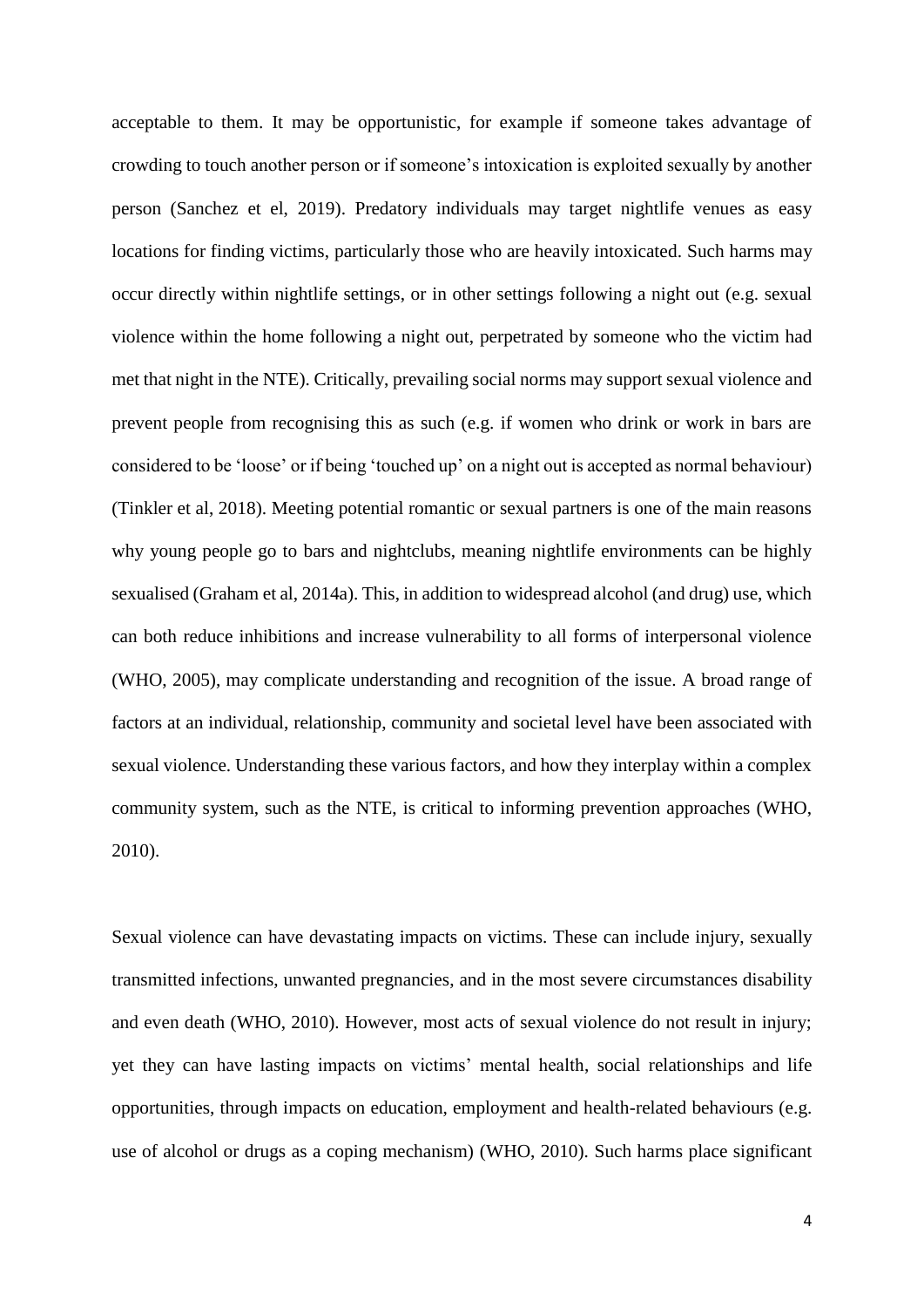pressures on public services and society. Further, experiencing, or the fear of experiencing, sexual violence in nightlife may also affect the night-time economy, as patrons may be deterred from visiting nightlife venues (Hardcastle et al, 2015). Consequently, there is a growing interest in preventing sexual violence in nightlife settings.

Globally, various countries have implemented measures with the aim of developing healthy and safer nightlife settings, and in particularly to reduce violence, traffic incidents and other harms (Jones et al, 2011). With increasing recognition, and decreased tolerance of sexual violence, in recent years a number of strategies have also been implemented specifically aimed at preventing sexual violence across nightlife and other settings (e.g. Me Too, 2018; Powers and Leili, 2018). However, despite attracting media attention, many interventions aimed at nightlife settings are often short term and/or not evidence based, and very few have been rigorously evaluated (National Pubwatch, n.d; Power and Leila, 2018; Ramaswany, 2017). Despite a growing interest in preventing and responding to nightlife-related sexual violence (i.e. sexual violence occurring in nightlife, or other settings following a night out), there have been few attempts to collate evidence on the issue. This article reports findings from a systematic scoping review of the academic literature on nightlife-related sexual violence. The review sought to identify and summarise studies exploring the nature, extent and consequences of nightlife-related sexual violence, factors associated with such violence across the socialecological model (i.e. individual, relationship, community and societal level), and interventions to prevent and respond.

# **2. METHODS**

# **2.1 Search strategy**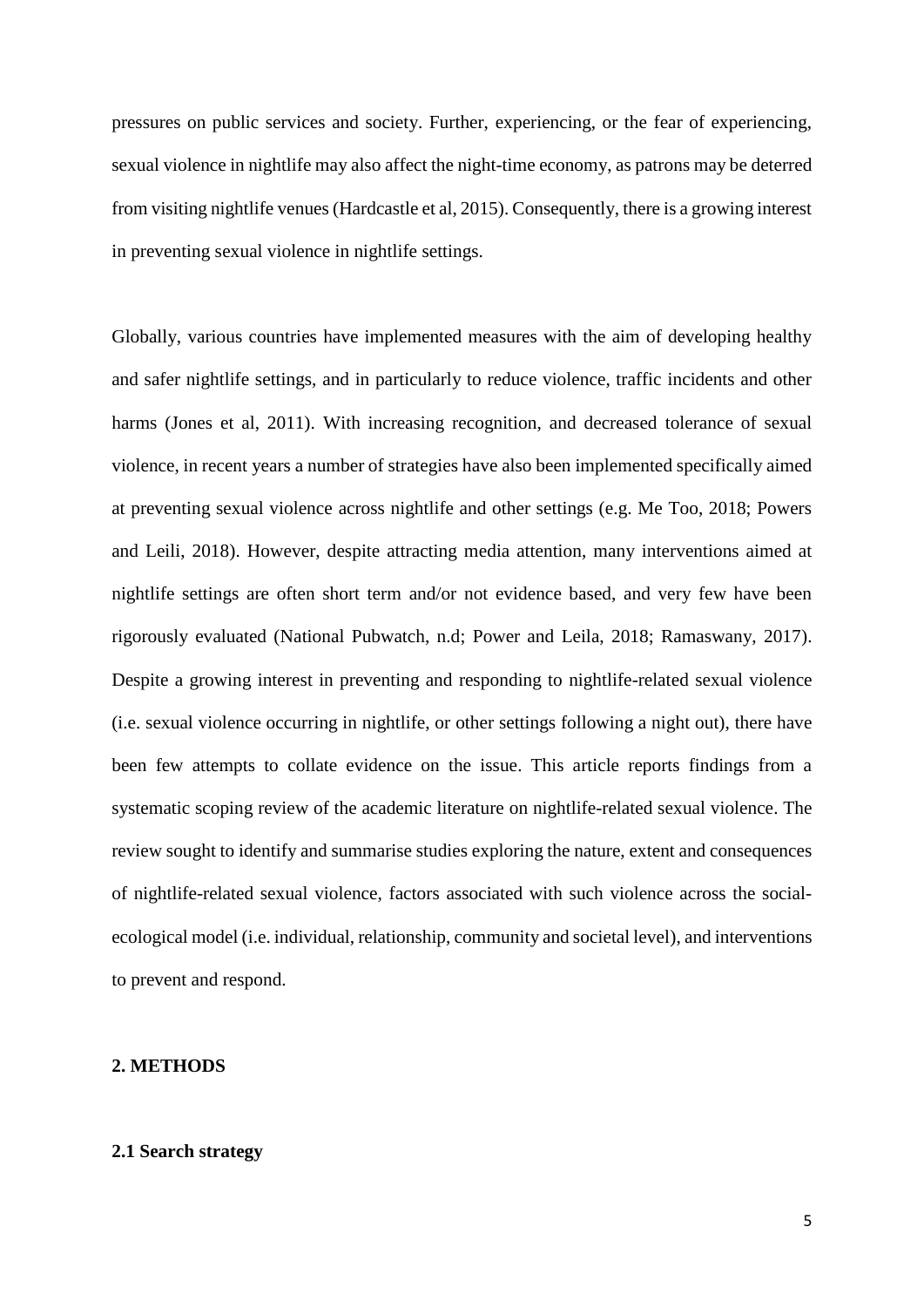A systematic literature search was undertaken to identify peer-reviewed journal articles that describe the nature, extent and consequences of nightlife-related sexual violence; associated factors; and interventions to prevent and respond. Searches were undertaken in Medline, Criminal Justice Abstracts, PsycINFO, CINAHL, and the Social Sciences Citation Index in January/February 2017, and repeated in December 2018 (See figure 1). A search strategy was developed using a combination of free text terms for 'sexual violence' combined with terms for 'nightlife' or 'alcohol drinking settings', and controlled vocabulary terms adapted for each database (e.g. see Box 1). For each included article, the reference list was reviewed to identify (and subsequently retrieve) additional articles that may meet inclusion criteria. The conduct of the systematic review was guided by the PRISMA checklist (PRISMA, 2015).

# **Box 1: Search terms**

The search strategy used a combination of free text terms for sexual violence combined with terms for nightlife or alcohol drinking settings using Boolean operators (e.g. AND, OR, NOT), wildcard and truncation operators (e.g. \* to search for all alternate endings to a word) and proximity definitions (e.g. to specify that two terms must be within two words of one another). Base words included:

Sexual violence: violence, aggression, hostile, bully, assault, maltreatment, offence, harassment, abuse, exploitation, coercion, crime, sex, sexual, force, rape.

**Nightlife or alcohol drinking settings:** patron, pub, bar, club, restaurant, hotel, premise, outlet, license/ce, nightlife/night-life, nighttime/night-time, alcohol, drinking, environment, setting, establishment, venue, alcohol, serve, service, sell, supply, purchase.

## **2.2 Study selection**

The search was restricted to English language studies, published since 1970. Editorials, commentaries, and letters to the editor were excluded. Studies were included if they provided information or discussion on nightlife-related sexual violence including the nature, extent or consequences of, or associations with nightlife-related sexual violence, or interventions to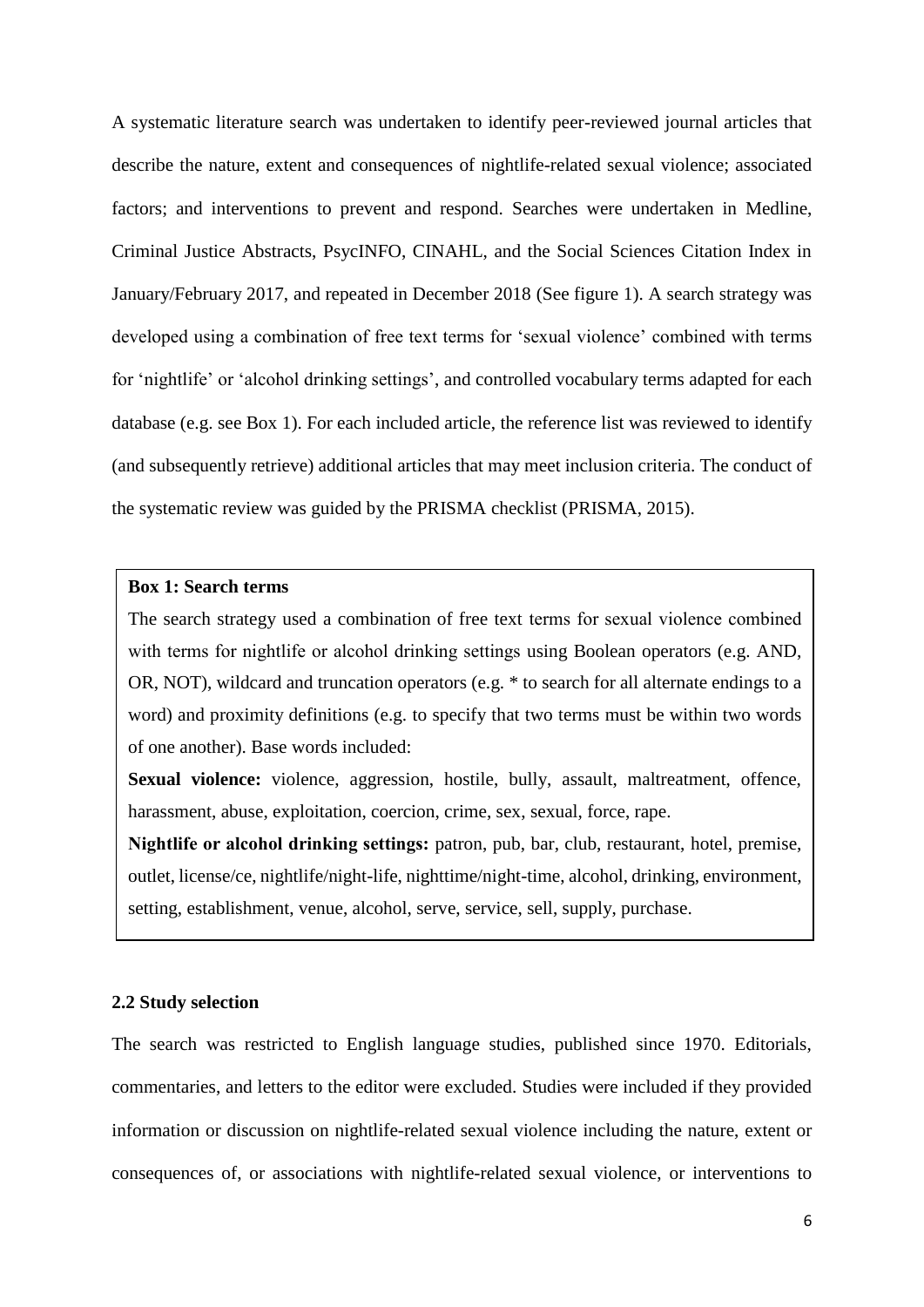prevent and respond. Nightlife-related sexual violence was defined as incidents of sexual violence occurring within nightlife settings, or associated with exposure to nightlife settings (e.g. sexual violence within the home following a night out and perpetrated by someone who the victim had met that night in the NTE), or violence/conflicts that were reported as sexual in nature (see e.g. Ball et al, 2018). 2,270 articles were identified, providing 301 unique articles following removal of duplicates and editorials, letters and non-English language articles (Figure 1). One reviewer independently screened all titles and abstracts identified through the searches; a second reviewer screened a random sample of 10% of the titles and abstracts identified. Following title and abstract screening, 124 articles were identified and retrieved for full text review. Screening of full text articles was undertaken independently by two reviewers. Any disagreements relating to inclusion and exclusion decisions were discussed and resolved. Following full-text review, 61 studies were identified that met the criteria for inclusion in the review (Table 1).

#### **2.2 Data extraction and analysis**

A single reviewer independently extracted data into an Excel worksheet; a second reviewer checked all data extracted. Information was extracted on article data type (quantitative, qualitative or mixed methods), year published and country of study; sample characteristics including age, gender and population type (e.g. students, nightlife patrons); and the type of information included (nature, extent, consequences, associations, and prevention/response). Data were extracted on the prevalence (%) of sexual violence as a victim, perpetrator or witness, including measurement details such as violence type (e.g. rape, unwanted sexual touching), period (e.g. last 12 months) and location (e.g. in bar/nightlife). For associations/consequences, data included a description of the factor and its type (i.e. individual, relationship, community/environmental and societal), and where available effect sizes. For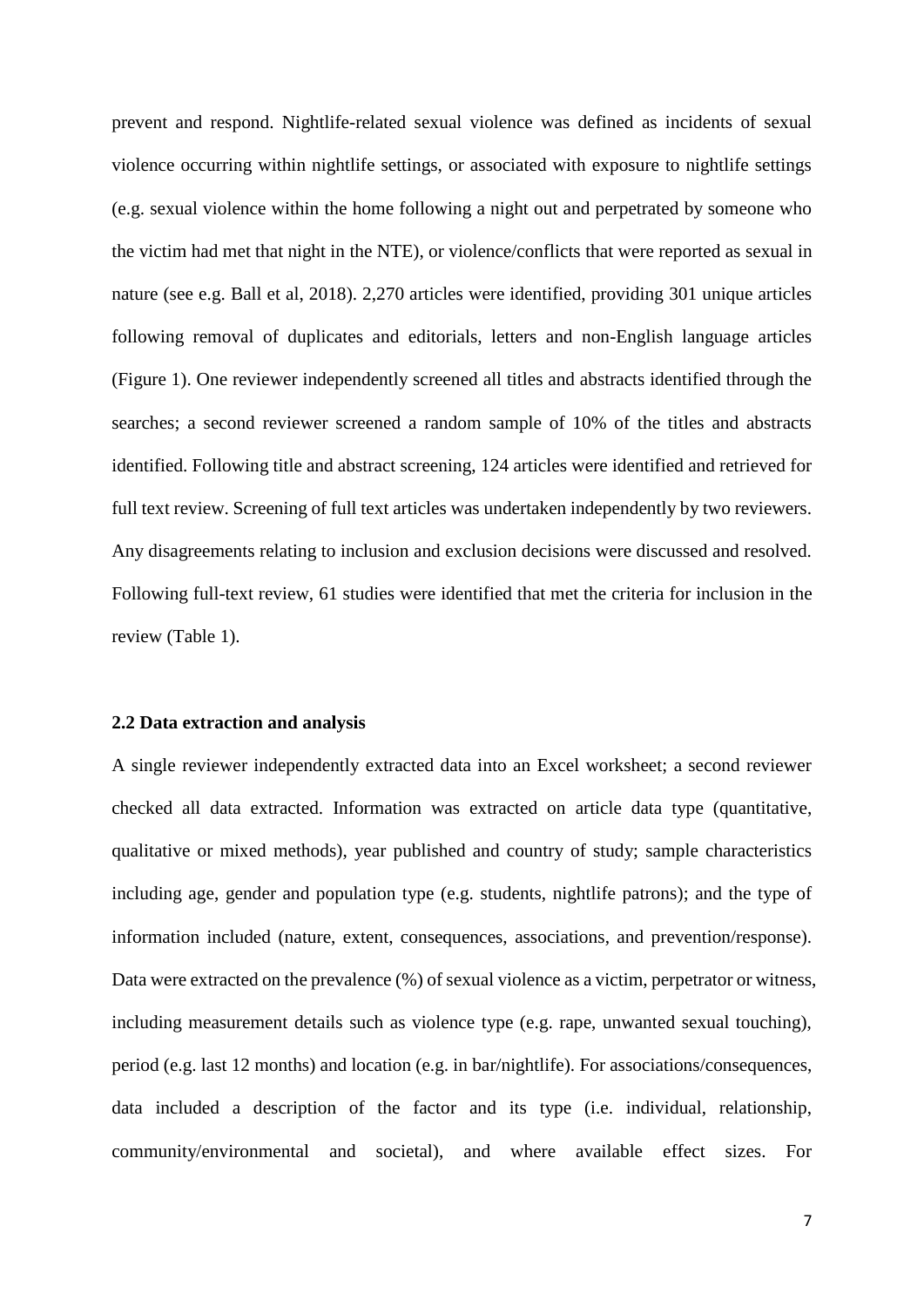prevention/response, a brief description of the intervention was recorded, and where available data on outcomes measured and effect sizes.

The purpose of the analysis was to provide a narrative summary of the research that has been conducted on nightlife-related sexual violence. Analysis utilised descriptive statistics. Studies were grouped into five categories (nature; extent; consequences; associated factors; prevention/response) and could contribute to more than one category. The nature category included studies that discussed and described the nature of nightlife-related sexual violence. Studies that reported on the prevalence of nightlife-related sexual violence were grouped under the extent category. Studies that explored the relationship between nightlife-related sexual violence and individual, relationship and community/environmental/societal level factors were included under the associated factors category. A final category grouped together studies that examined activity to prevent and/or respond to nightlife-related sexual violence.

#### **3. RESULTS**

# **3.1 Characteristics of included studies**

The majority of studies had been conducted in high-income countries (85.2%). Two thirds (67.2%) were from the Region of the Americas (mostly the USA). Seven in ten (70.5%) had been published over the last ten years (2009-2018). Half (52.5%) were quantitative studies, 32.8% qualitative and 14.8% used mixed methods. Study samples included patrons and staff in nightlife environments, students and the general population (including sub-populations of nightlife patrons). Whilst most studies included males and females (54.1%), a third (32.8%) included females only. Twenty-nine studies explored or reported on the nature of nightliferelated sexual violence, 22 provided information on extent, and 38 on associations. We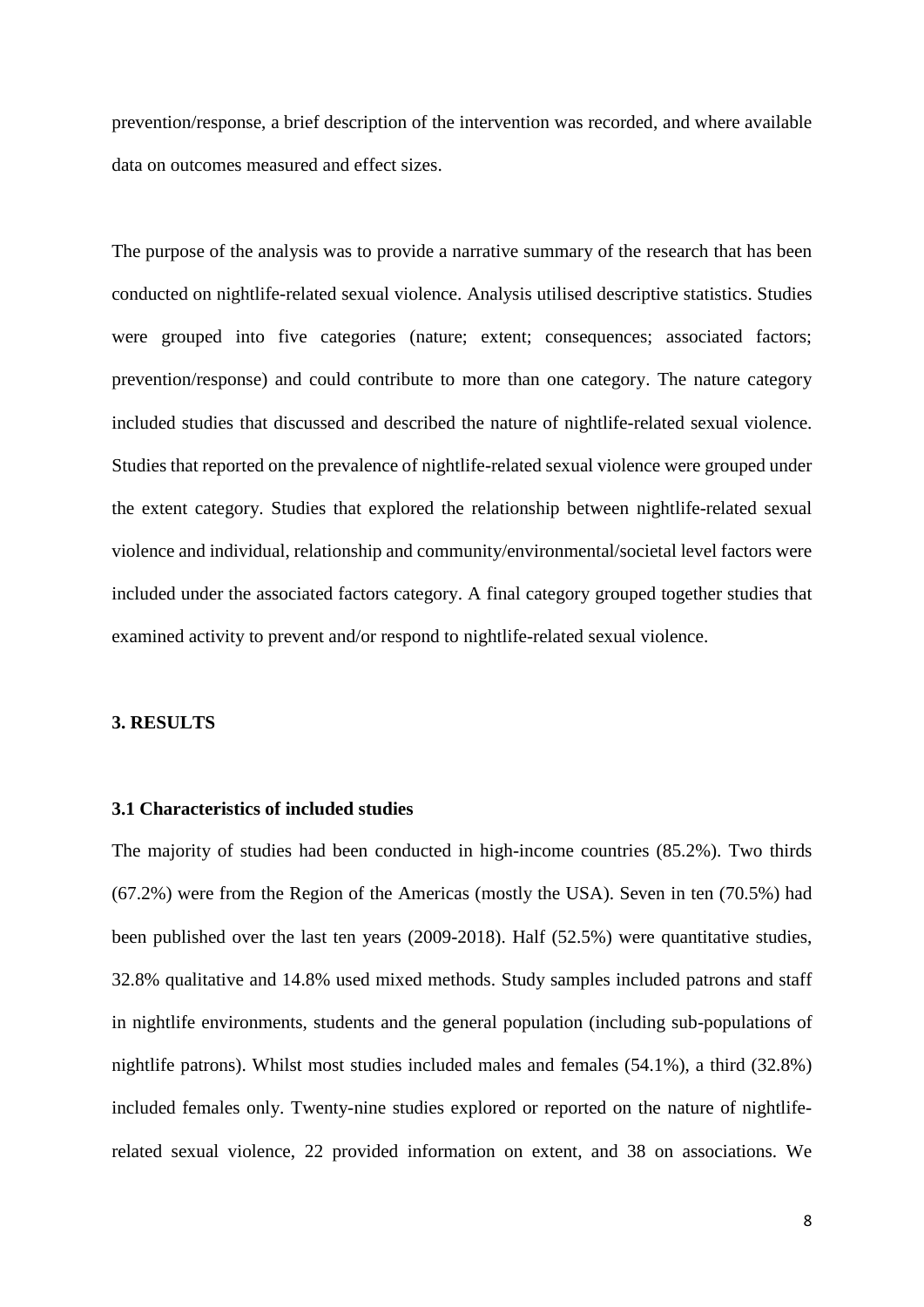identified no studies that specifically explored the consequences of nightlife-related sexual violence. Nineteen studies provided information or discussion on the prevention of, and response to, nightlife-related sexual violence (Table 1). Only two studies specifically evaluated the impact of prevention and response approaches designed to target nightlife-related sexual violence directly.

## **3.1 Nature and extent of nightlife-related sexual violence**

The 29 studies on the nature of nightlife-related sexual violence had used a mix of qualitative and quantitative research (e.g. Angelone et al, 2007; Fileborn, 2014). The scope of sexual violence covered across the studies varied, with some exploring sexual violence broadly and others focusing on specific sub-types of abuse (e.g. sexual aggression, sexual molestation). Across quantitative studies, measures of sexual violence varied substantially (e.g. rape, unwanted sexual touching; Table 2). Most studies focused on nightlife patron experiences as either a victim, witness or perpetrator. One study explored the proportion of observed incidents of sexual violence that were perpetrated by or towards nightlife workers (Graham et al, 2014b).

Table 2 presents data from the studies providing information on the extent of nightlife-related sexual violence, including sexual violence measure, prevalence level (%) and role (i.e. victimisation / perpetration / witness), study population, period and location (Table 2). Four in ten (40.9%; n=9) studies surveyed nightlife patrons during their night out to assess experience of sexual violence that night. Across these studies, prevalence of sexual violence victimisation experienced on the night of survey ranged from 10% (kissed or tried to have intercourse against will, in nightclubs in Brazil; Santos et al, 2015) to 50% (unwanted and/or persistent sexual aggression, on night out in Canada; Graham et al, 2014a). Reported prevalence of sexual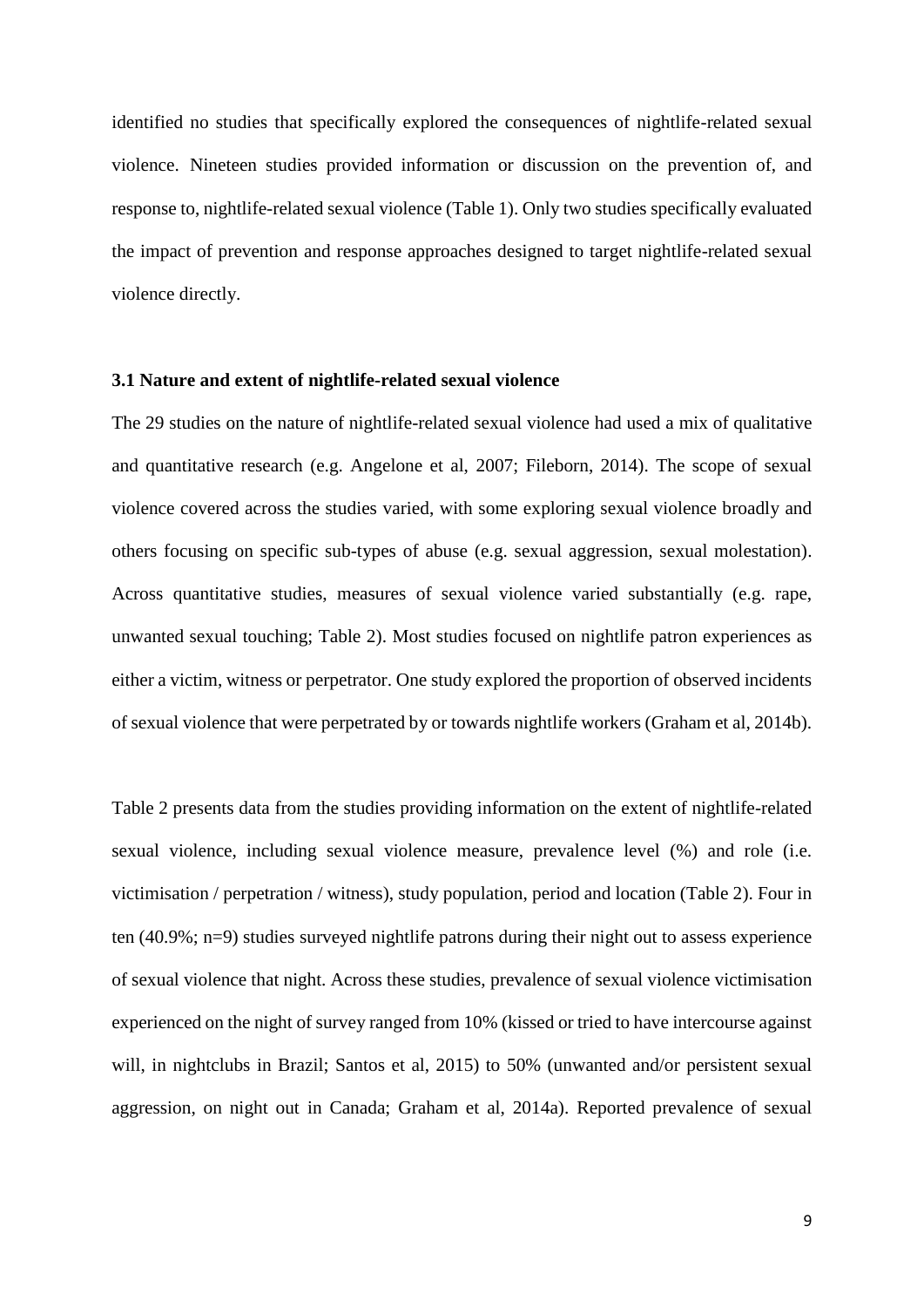violence perpetration was less than one in twenty (across two studies of the same population: Fung et al, 2018; Santos et al, 2015).

A quarter (27.3%, n=6) of studies explored lifetime exposure to nightlife-related sexual violence, which ranged from 6.5% (male victims of unwanted sexual contact, in bar/club/other public drinking venue in the USA; Tinkler et al, 2018) to 82.5% (female victims of buttock touching, in singles bars in Canada; Huber and Herold, 2006), with other studies exploring exposure over shorter times (e.g. last 12 months). One study reported on female perpetration of sexually overt approach behaviours across their lifetime (e.g. genital touching, 8.4%; buttock touching, 31.5%: Huber and Herold, 2006).

Five studies (22.7%) reported on incidents of violence victimisation and/or perpetration that were sexual in nature or linked to sexual/romantic overtures including those that were observed by third parties.

#### **3.2 Associated factors**

Table 3 summarises individual, relationship, community/environmental and societal level factors that have been associated with nightlife-related sexual violence across the 38 articles that contributed to this category.

# **3.2.1 Individual level**

Six studies identified relationships between socio-demographics (i.e. age, gender and ethnicity) and sexual violence (Fung et al, 2018; Hughes et al, 2008; Miller et al, 2015; Parks and Zetas-Zanatta, 1999; Sanchez et al, 2019; Thompson and Cracco, 2008). Some studies suggested that females were more likely than males to experience nightlife-related sexual violence as a victim,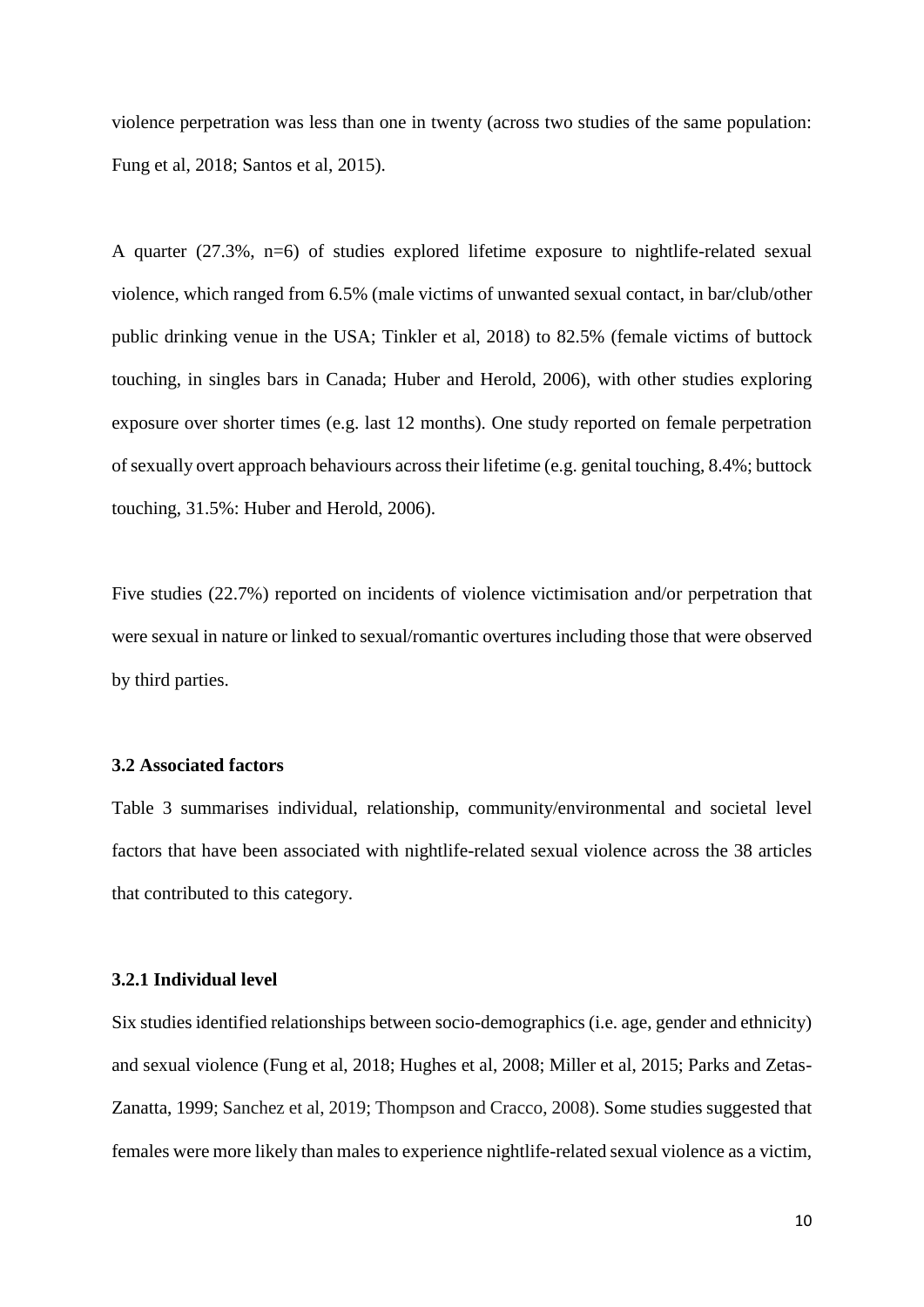and males more likely to be a perpetrator (Fung et al, 2018; Hughes et al, 2008). Whilst some studies suggested that both victims and perpetrators tend to be of a younger age (Parks and Zetas-Zanatta, 1999; Sanchez et al, 2019; Thompson and Cracco, 2008), others found no significant association (Hughes et al, 2008; Fung et al, 2018) (however, studies included different age ranges). Three studies alluded to relationships between low mental health and victimisation or perpetration of sexual violence in nightlife or other social dating settings (Hutton 2004; Parks and Zetas-Zanatta, 1999; Romero-Sanchez and Megias, 2015).

Across 16 studies, increased alcohol consumption, signs of intoxication and engagement in specific drinking patterns by either the victim or perpetrator was associated with nightliferelated sexual violence (Ball et al, 2018; Becker et al, 2015; Buddie and Parks, 2003; Connor et al, 2014; Egan and Cordon, 2009; Flowe et al, 2011; Fung et al, 2018; Graham et al, 2014; Hughes at el, 2008; Hutton, 2004; Kelley-Baker et al, 2008; Parks and Scheidt, 2000; Parks et al, 1998, 2008; Santos et al, 2015; Watt et al, 2012). A history of violence as a victim or perpetrator, including sexual and other forms of violence both within and external to nightlife settings was associated with nightlife-related sexual violence in four studies, primarily conducted in the USA (Kelley-Baker et al, 2008; Miller et al, 2015; Parks and Zetas-Zanatta, 1999; Parks et al, 2008). Seven studies found relationships between sexual behaviours (e.g. intentions to have sex on night out; levels of sexual activity in venues; number of previous partners) and nightlife-related sexual violence, with most studies suggesting an increase in sexual violence (Ball et al, 2018; Fung et al, 2018; Graham et al, 2006a; Huber and Harold, 2006; Parks et al, 1998; Thompson and Cracco, 2008; Wall et al, 2012). One study found that men who were sexually aggressive in bar settings embody dominant cultures of masculinity (e.g., being assertive, dominant, willing to take risks, forceful) (Thompson and Cracco, 2008).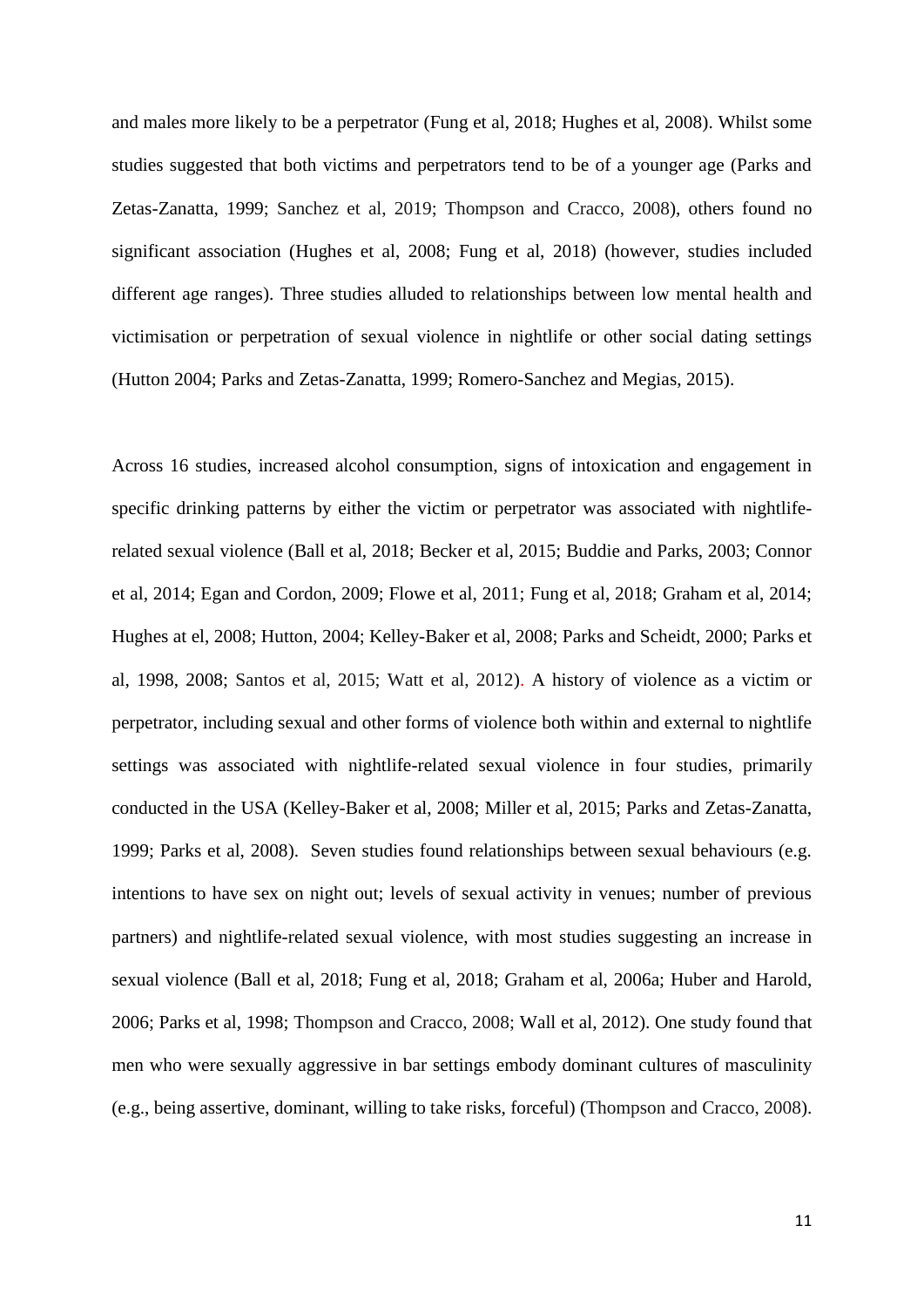Further, a number of studies suggested that attendance at nightlife venues was associated with sexual violence (Curry, 1998; Go et al, 2010; Parks and Miller, 1997; Parks and Scheidt, 2000; Parks and Zetas-Zanatta, 1999; Pino and Johnson, 2009).

#### **3.2.2 Relationship level**

Nine studies explored the association between group dynamics, behaviours and experience, and individual group members' experiences of sexual violence in nightlife settings (Bourdeau et al, 2017; Buddie and Parks, 2003; Curry, 1998; Graham et al, 2014; Johnson et al, 2015; Miller et al, 2015; Parks et al, 1998; Parks and Scheidt, 2000; Romero-Sanchez and Megias, 2015). Individuals have been found to have greater risks of experiencing sexual aggression on a night out when members of the group they are out with have experienced sexual violence (either on the same or a previous night) and when group intoxication levels are higher. Individual members' social status within the group has also been related to experience of sexual violence (Graham et al, 2014; Miller et al, 2015). In one study, lower social status in the group was associated with increased risk of being a victim of sexual aggression amongst females who had consumed five or more alcoholic drinks (Graham et al, 2014). Another study found that females who were more familiar with the group had increased risk of being a victim of sexual aggression during the night out (Johnson et al, 2015).

#### **3.2.3 Community/environmental and societal level**

Four studies found that higher levels of sexual violence at a neighbourhood/campus level were associated with on-licensed alcohol outlet (i.e. bars, pubs and nightclubs) density (Franklin et al, 2010; Hewitt et al, 2018; Scribner et al, 2009; Toomey et al, 2012). Specific venue-level factors were also associated with the prevalence of a sexual violence within venues and during a night out (Buddie and Parks, 2003; Calafat et al, 2013; Fileborn, 2012; Fung et al, 2018;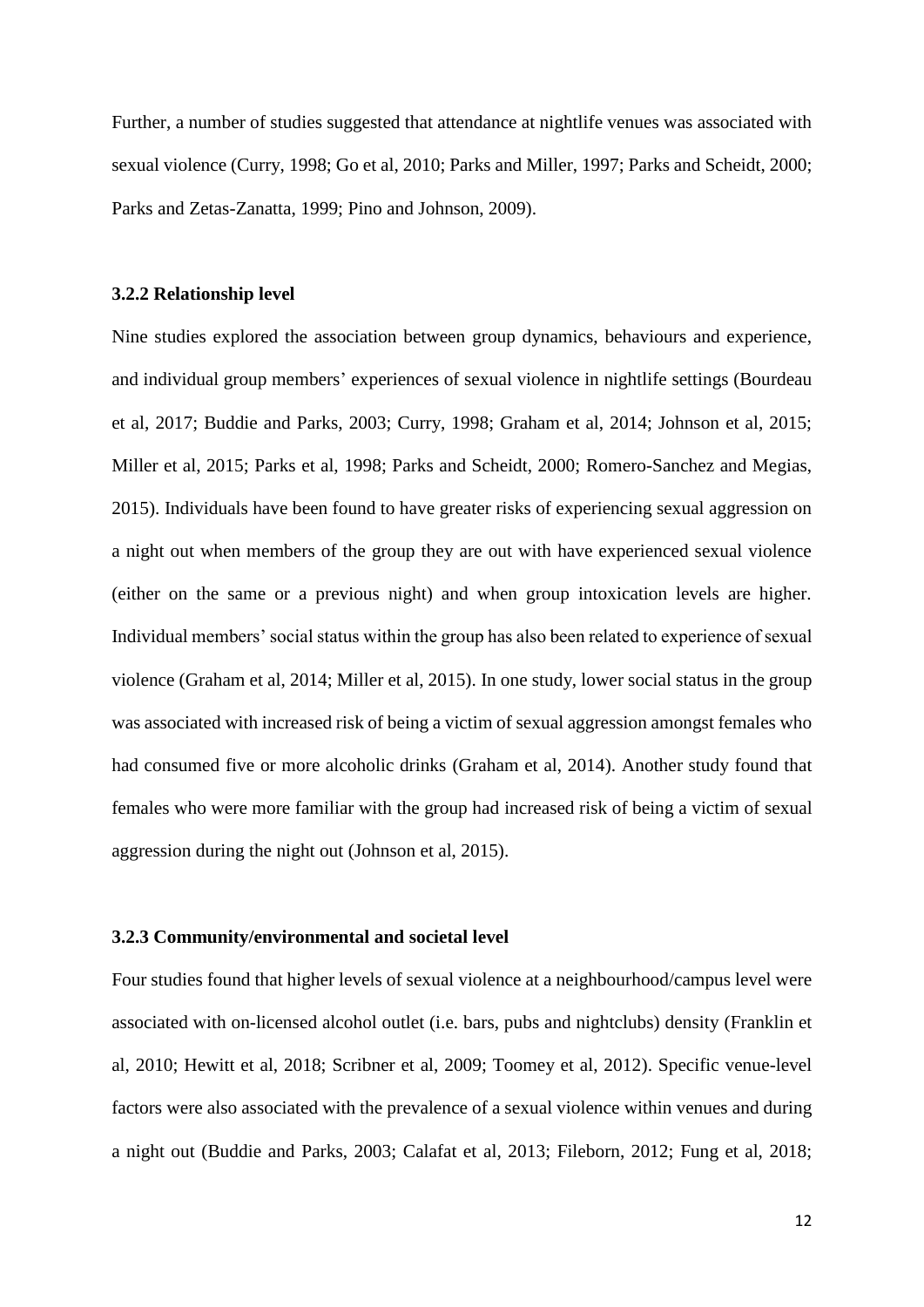Graham et al, 2006; Hutton, 2004; Kavanaugh and Anderson, 2009; Kelley-Baker et al, 2008; Sanchez et al, 2019). These characteristics included: customer intoxication and alcohol promotions (e.g. drink specials, entrance consumption fee); sexual activity/promiscuity/opportunities for sex (including reserved areas for sex); patron aggression/violence; crowding; illicit drug use/dealing; young customers; and music style (Buddie and Parks, 2003; Calafat et al, 2013; Fung et al, 2018; Kavanaugh and Anderson 2009; Kelley-Baker et al, 2008; Sanchez et al, 2019). One study found the presence of supportive venue staff was associated with reduced risks of sexual aggression during the night out (Kelley-Baker et al, 2008). The attitudes, expectations and social norms regarding what is acceptable and/or an expected behaviour in nightlife settings were cited as contributors to nightlife-related sexual violence across a number of studies (Becker and Tinkler, 2015; Curry, 1998; Graham et al, 2014; Huber and Herold, 2006; Parks et al, 1998; Parks and Scheidt, 2000; Rich et al, 2015; Romero-Sanchez and Megias, 2015; Thompson & Cracco, 2008; Watt el al, 2012). In one study, permissive attitudes towards sexually overt approach behaviours were associated with experience of sexually overt approach behaviours in the bar environment (Huber and Herold, 2006).

#### **3.3 Prevention and response**

Of the nineteen articles that discussed prevention and/or response to nightlife-related sexual violence, only two studies evaluated the impact of preventive action. Five articles highlighted ways in which individuals (primarily females) may monitor or alter their behaviours to reduce their level of vulnerability when frequenting nightlife settings (Fileborn, 2016; Graham et al, 2014b, 2017; Kavanaugh and Anderson, 2009; Kovac and Trussell, 2015). Strategies included: limiting alcohol consumption; not walking around alone/avoiding interactions with strangers; alerting others to, or shaming aggressors; and watching drinks to ensure they are not tampered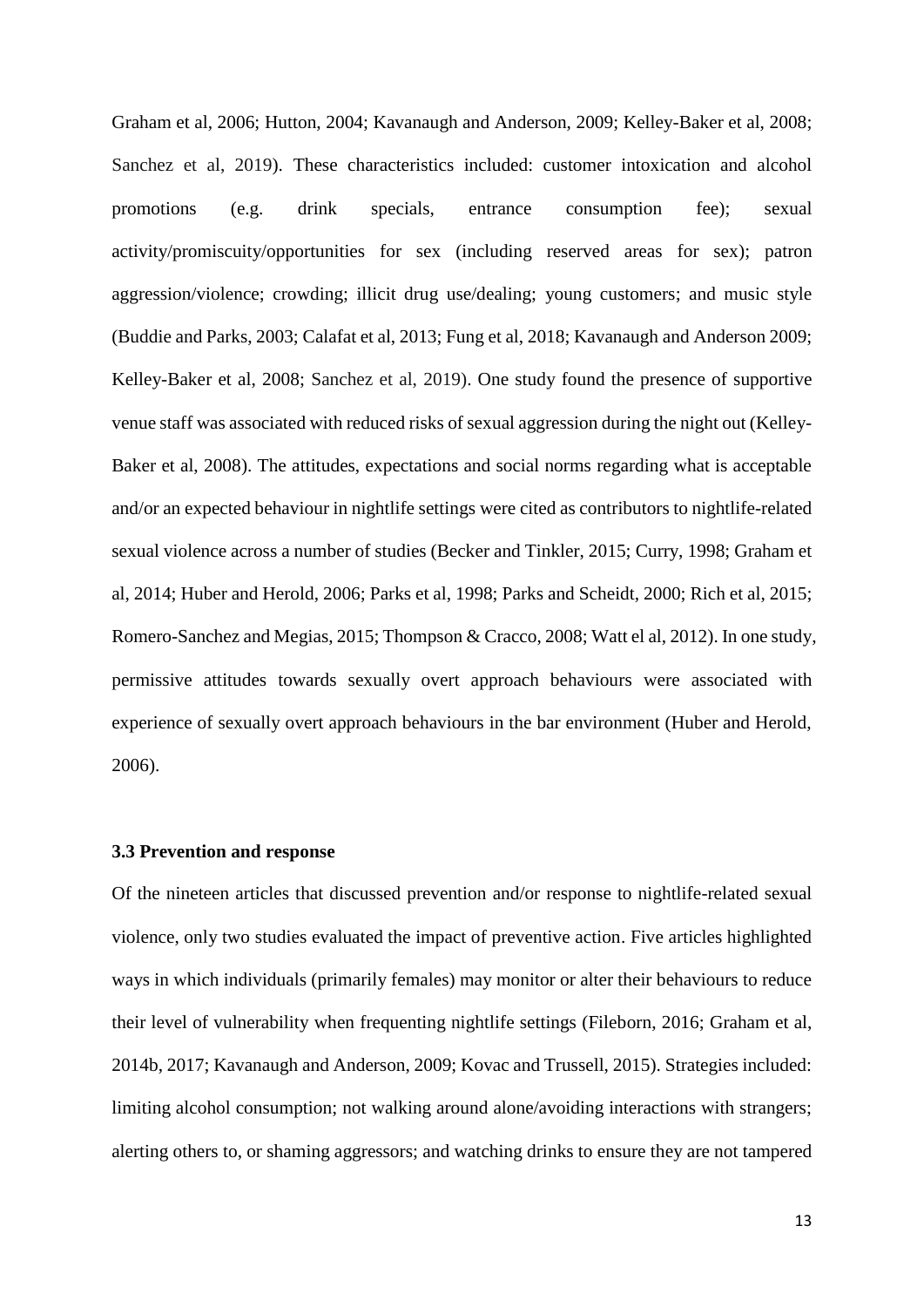with or only drinking out of bottles. Beynon et al  $(2006)$  explored the sensitivity and specificity of two drug-facilitated sexual assault drug detector kits, and concluded that the use of such kits by the public in the nightlife environment needs further investigation, as they may create a false sense of security (false negatives) and undue concern (false positives) among kit users.

Five articles explored bystander opportunities or approaches to preventing and responding to sexual violence (Fileborn, 2017; Graham et al, 2014b; Haikalis et al, 2018; Powers and Leili, 2016, 2018). In an observation study in Canadian bars and clubs, bystanders (i.e. nightlife patrons) intervened in a fifth of aggressive incidents involving sexual advances; however, whilst this was often to support the victim, sometimes it involved encouraging the perpetrator (Graham et al, 2014b). Powers and Leili (2018) examined the impact of a bar staff bystander training programme, with findings suggesting positive impacts on altering rape myths and barriers to intervention, including bartenders' willingness to intervene (Powers and Leili, 2018).

Four articles discussed the role of awareness raising/media campaigns (Brooks, 2011; Fileborn, 2017; Gunby et al, 2017; Lippy and Degue, 2016) in sexual violence prevention. Gunby et al (2017) argue that the sexualised nature of nightlife settings, including alcohol advertisements, conflicts with sexual violence prevention activity in nightlife settings, and limits the effective communication of prevention messages (Gunby et al, 2017). Seven studies explored the role of alcohol legislation/policies (e.g. control of outlet density, alcohol pricing, and management of drinking environments) on levels of sexual violence, particularly at a community or venue level (De Vocht et al, 2016, 2017; Fileborn, 2017; Hewitt et al, 2018; Lippy and DeGue, 2016; Tinkler et al, 2018; Toomey et al, 2012). For instance, a study in England found that local areas with more intense alcohol licensing policies had steeper declines in rates of violent crimes, sexual crimes and public order offences over time (De Vocht et al, 2016).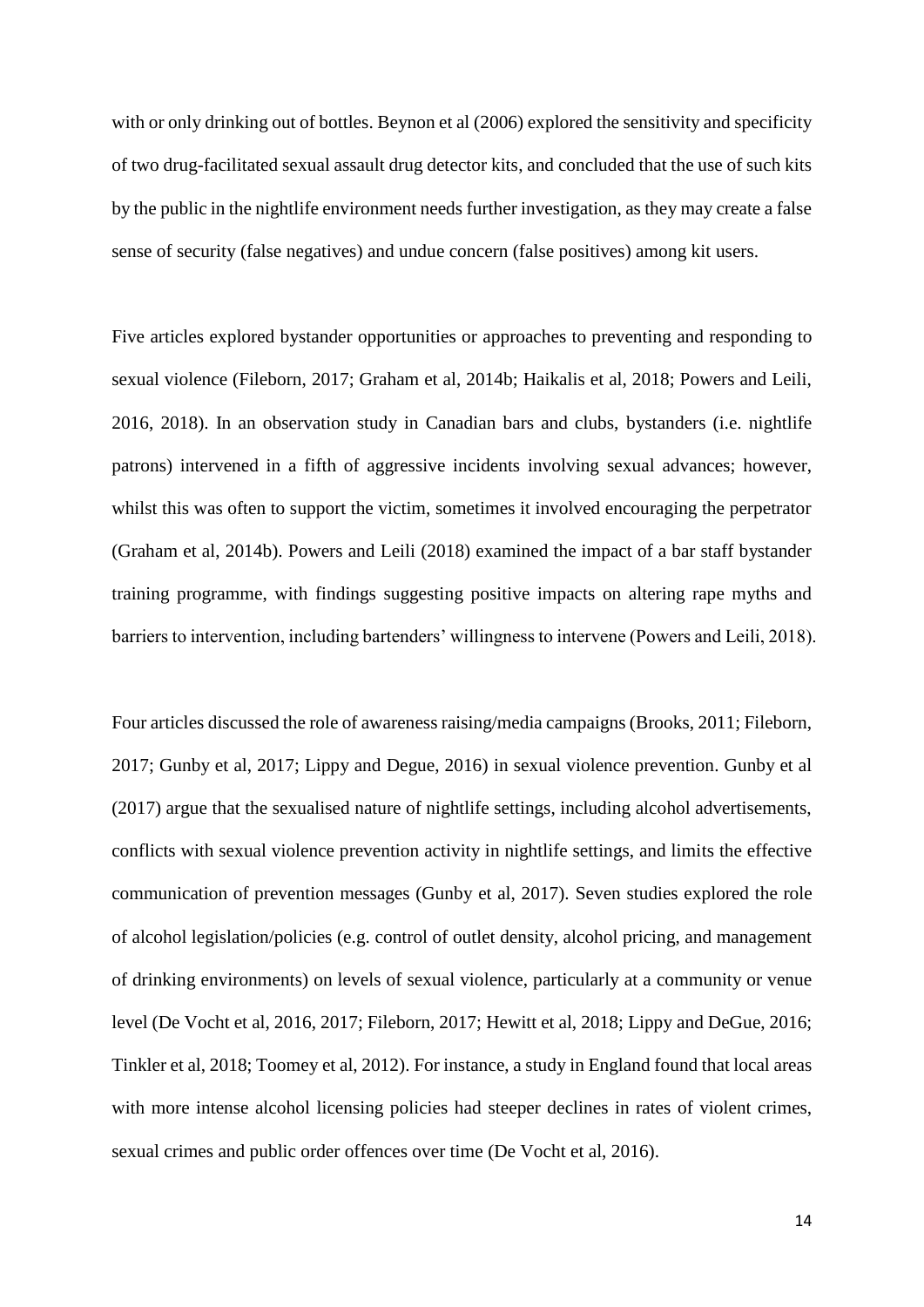#### **4. Discussion**

Preventing nightlife-related sexual violence is a key priority across many countries, and critically supports global efforts to prevent sexual violence, and violence against women and girls (WHO, 2010). In order to address the issue effectively, and support and advocate for the development and implementation of prevention programmes, robust evidence is essential. This scoping review aimed to collate academic studies on nightlife-related sexual violence to inform the development of future prevention programmes and research. Overall, 61 academic papers were identified that provided information on the nature, extent of, or associations with nightlife-related sexual violence, and interventions to prevent and respond. Encouragingly, the review suggests that evidence on nightlife-related sexual violence is increasing, with seven in ten identified studies published in the last 10 years (2009-2018). However, the review also illustrates the scarcity of evidence on many aspects of nightlife-related sexual violence, particularly in relation to its consequences, and what works to prevent and respond to it. Further, most studies emerged from a few high-income countries, predominantly the USA, with only five identified studies conducted specifically in low or middle-income countries.

Whilst nearly half of identified studies reported on the nature of nightlife-related sexual violence, only a third explored its prevalence. Critically, there was very little consistency in the measurement of sexual violence across these studies, with variations in both the scope of sexual violence covered, and the measurement period and incident location. However, available evidence illustrates that nightlife-related sexual violence is pervasive, with lifetime prevalence reaching over 50% amongst numerous study samples (Becker and Tinkler, 2015; Flack et al, 2007; Graham et al, 2017; Huber and Herold, 2006; Kavanaugh, 2013; Tinkler et al, 2018). Further, studies surveying nightlife patrons during their night out to assess experience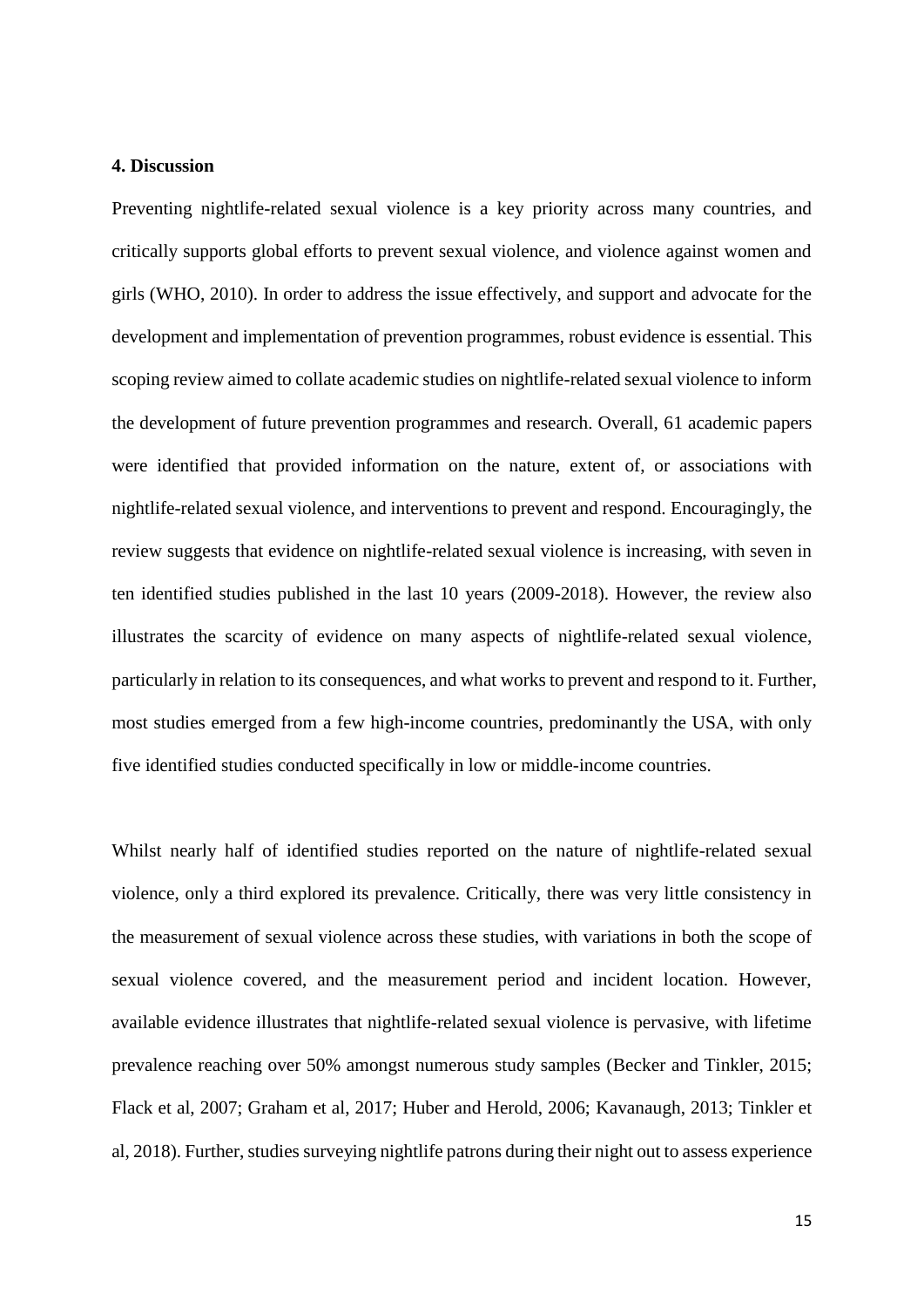of sexual violence that night identified prevalence rates of between 10% (Santos et al, 2015) and 50% (Graham et al, 2014a). Whilst such studies may be less affected by recall bias, they may also underestimate violence by missing experiences that occur after surveys have occurred. Whilst no studies specifically explored the prevalence of sexual violence amongst nightlife workers, one observational study reported on the proportion of observed incidents of sexual violence that were perpetrated by or towards nightlife workers, demonstrating that harms may be experienced (and perpetrated) by both patrons and staff (Graham et al, 2014b). Further research should explore nightlife worker experience of sexual violence whilst working in and frequenting the NTE.

Our review found no studies that specifically identified the impacts of nightlife-related sexual violence, illustrating a gap in the literature. Two studies were identified through the review process that alluded to potential impacts relating to individuals' well-being (e.g. feeling upset or unsafe [Bellis et all, 2015; Huber and Herold, 2006]) and another noted that individuals may perpetrate violence in response to experiencing sexual violence in nightlife settings (Parks et al, 1998). However direct impacts were not measured and thus these studies were excluded from the review. Despite limited studies, broader evidence illustrates the wide ranging impacts sexual violence places on individuals, services and communities (WHO, 2010). Further, studies suggest that experiencing sexual violence or perceiving high levels of such violence may decrease feelings of safety and deter people from visiting nightlife settings and specifically venues associated with such violence (Bellis et al, 2015; Hardcastle et al, 2015). Raising awareness of such effects may increase support for prevention activity among bar owners as well as authorities seeking to promote night-time economies.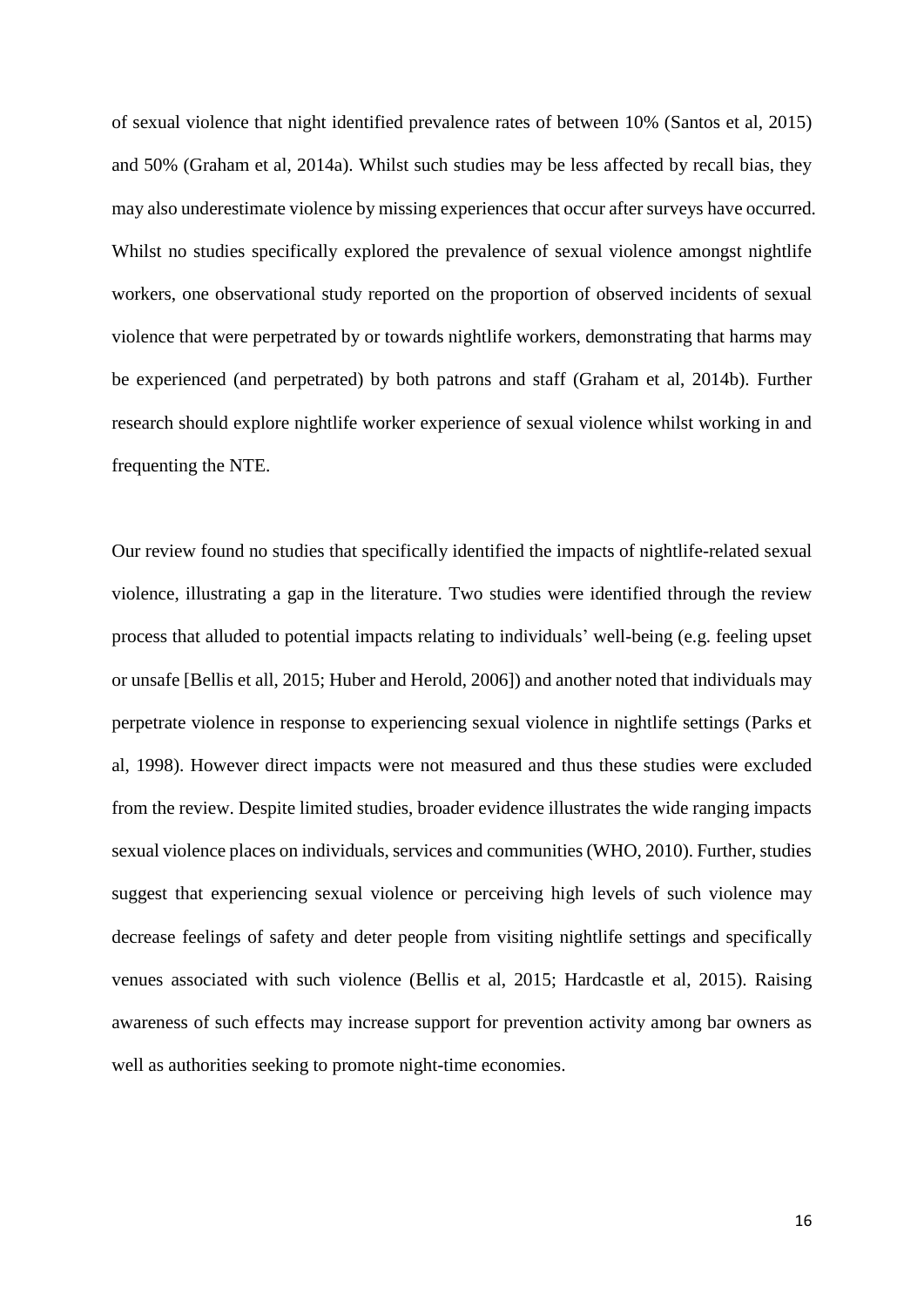The majority of studies explored factors associated with nightlife-related sexual violence, including at an individual, relationship, community/environmental, and to a lesser extent societal level. Collectively studies suggest that efforts to prevent nightlife-related sexual violence need to modify both the drinking environment and the behaviours and expectations of those engaging in nightlife. However, our review found very little evidence of what works to prevent nightlife-related sexual violence. Some studies discussing prevention and response focused on approaches individual's (primarily females) took to improve their own safety, including adapting their behaviours to reduce their level of vulnerability when frequenting nightlife settings (Fileborn, 2017; Graham et al, 2014b, 2017; Kavanaugh and Anderson, 2009; Kovac and Trussell, 2015). Very few studies evaluated the impact of preventive action.

A few studies explored bystander opportunities or approaches to preventing and responding to sexual violence (Fileborn, 2017; Graham et al, 2014b; Haikalis et al, 2018; Powers and Leili, 2016, 2018). Specifically, one study examined the impact of a bar staff bystander training programme implemented in the USA, with findings suggesting positive impacts on altering rape myths and barriers to intervention, including bartenders' willingness to intervene (Powers and Leili, 2018). Evidence from grey literature suggests that a small number of other programmes have been developed to encourage positive bystander behaviours to prevent and respond to sexual violence in nightlife settings (e.g. Who Are You?, New Zealand [\[www.whoareyou.co.nz/\]](http://www.whoareyou.co.nz/); vulnerability training, South Wales UK [Swansea Council, 2017]), however evidence of their impact is scant. Whilst information on the impact of such programmes in nightlife is certainly in its infancy (Power and Leili, 2018), evaluation of bystander programmes implemented in other settings, predominantly in the USA (e.g. college campuses) suggest that they may be associated with reductions in violence, including sexual violence (Coker et al, 2016). Further, evidence suggests that these interventions may be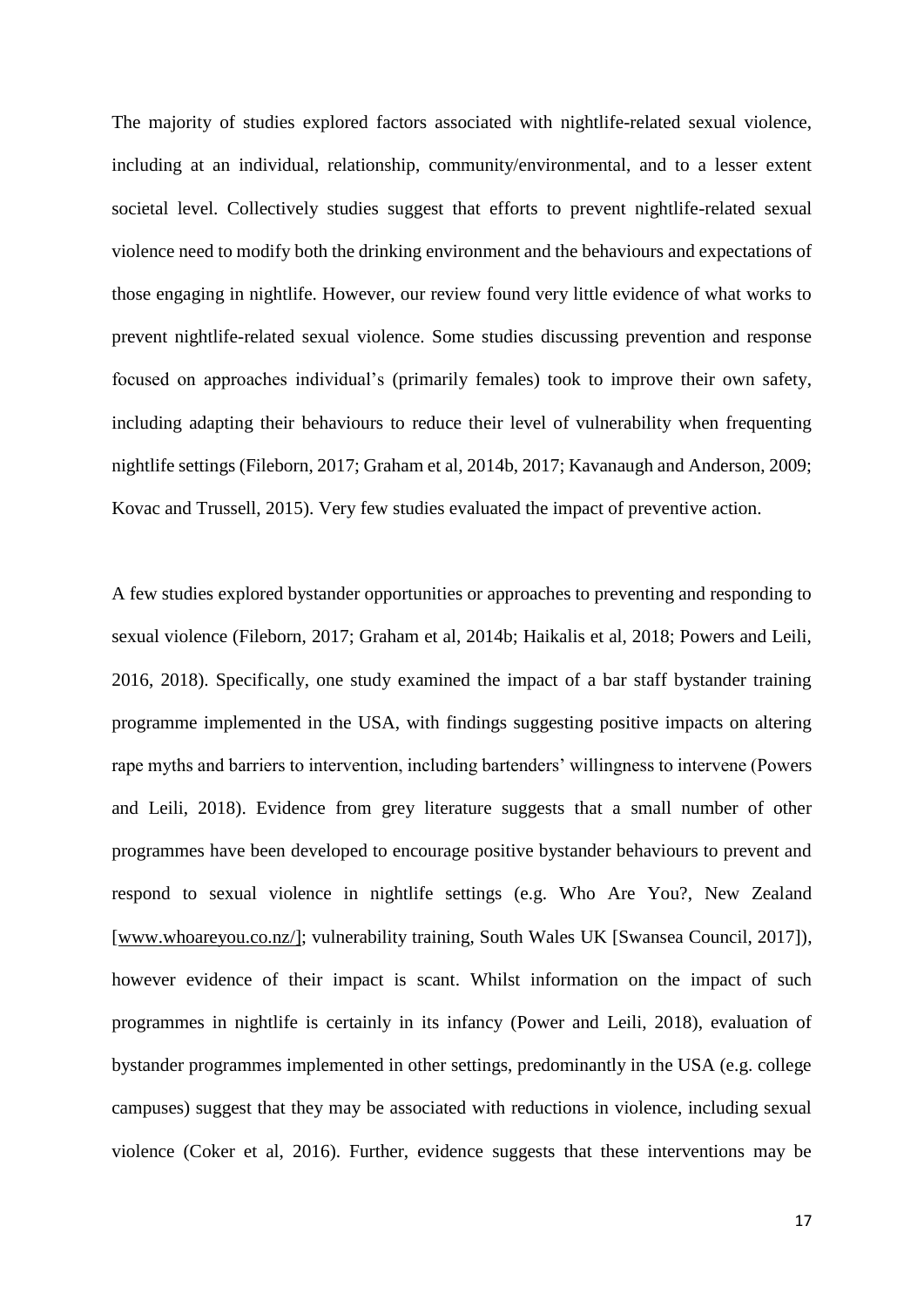adaptable across countries and settings (Powers and Leili, 2018). For example, a bystander intervention has recently been implemented in UK universities, with a preliminary evaluation suggesting that it is associated with altering norms that promote sexual violence and increasing bystander efficacy, readiness to help and perceived responsibility (Fenton and Mott, 2018).

Other studies in this review explored awareness raising/media campaigns (Brooks, 2011; Fileborn, 2017; Gunby et al, 2017; Lippy and Degue, 2016) and the role of alcohol legislation/policies (De Vocht et al, 2016; Fileborn, 2017; Hewitt et al, 2018; Lippy and DeGue, 2016; Tinkler et al, 2018; Toomey et al, 2012). Globally various media campaigns have been implemented to raise awareness of sexual violence, offer victims a platform to share their experience and build advocacy for prevention (e.g. Me Too, 2018). In the UK and Australia, the Ask for Angela scheme is a media campaign that aims to encourage people who are on a date or who have met someone at a bar or nightclub to get help from bar staff if they feel unsafe (National Pubwatch, n.d). Whilst the scheme has attracted a large amount of public interest (e.g. Ramaswany, 2017), there is a lack of research on the impacts of the scheme for customers and staff within venues. Future research should focus on evaluating such campaigns, particularly considering the potential influence of the sexualised nature of nightlife settings on effective communication of prevention messages (Gunby et al, 2017), and the needs of nightlife workers in providing an effective response (Powers and Leili, 2018).

Consistent with other studies exploring violence-related research, our review found that most studies have been conducted in high-income countries, particularly the USA (Hughes et al, 2014). Implementing research in low-and-middle-income countries is critical, particularly in countries that may have emerging nightlife scenes, and high levels of sexual violence and violence against women in other settings. Further, there may be cultural differences across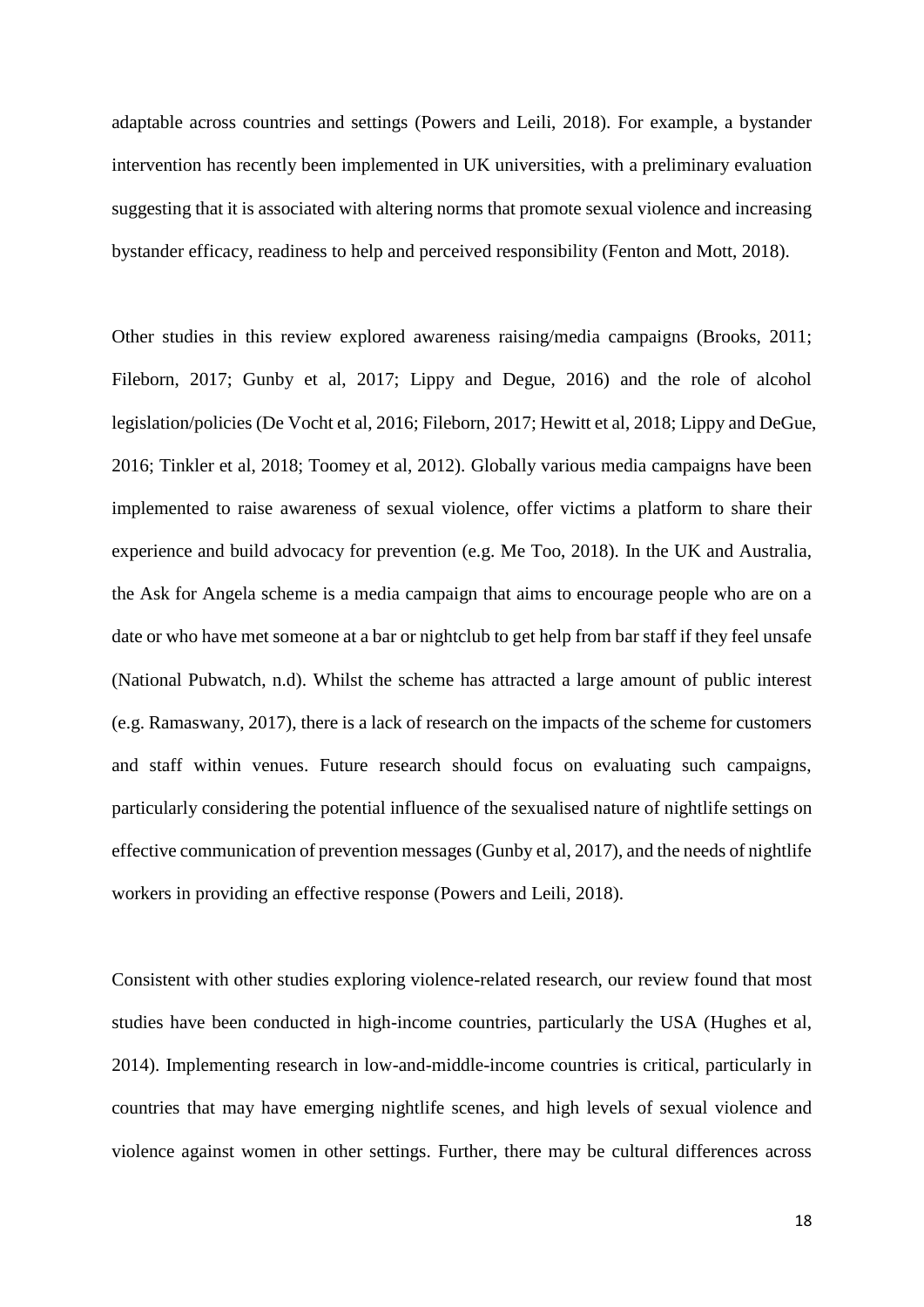countries that may not be identified in studies conducted in high-income counties. For example in Brazil, some nightlife venues have dark rooms, areas reserved for sexual interaction, and these have been associated with sexual violence (Sanchez et al, 2019). The exclusion of non-English language studies, and review of academic studies only, may have limited the review, and in particularly identification of low and middle-income studies.

#### **Conclusion**

Developing understanding of nightlife-related sexual violence is increasingly being prioritised across high-income countries, and efforts to prevent and respond to such harms have increased in recent years. However, gaps in the evidence remain, particular in relation to prevention and response. Further research is required to identify which interventions are effective in preventing nightlife-related sexual violence, including in low and middle-income countries where nightlife settings may be emerging, or be fundamentally different to those settings previously studied, or other nightlife scenes where sexual violence may not be recognised, or currently tolerated. Critically, this review highlights that nightlife-related sexual violence is related to a combination of factors, many of which are also related to broader harms in nightlife and sexual violence at a population level. Consequently, preventing sexual violence should form part of a suite of programmes that aim to prevent harms in nightlife settings more broadly, including those to reduce excessive alcohol consumption, modify the drinking environment to make it safer, and the implementation of laws to ensure inappropriate sexual behaviour specific to sexual violence is both discouraged and addressed. Further, programmes are needed that aim to promote gender equality and address norms that promote sexual violence at a societal level.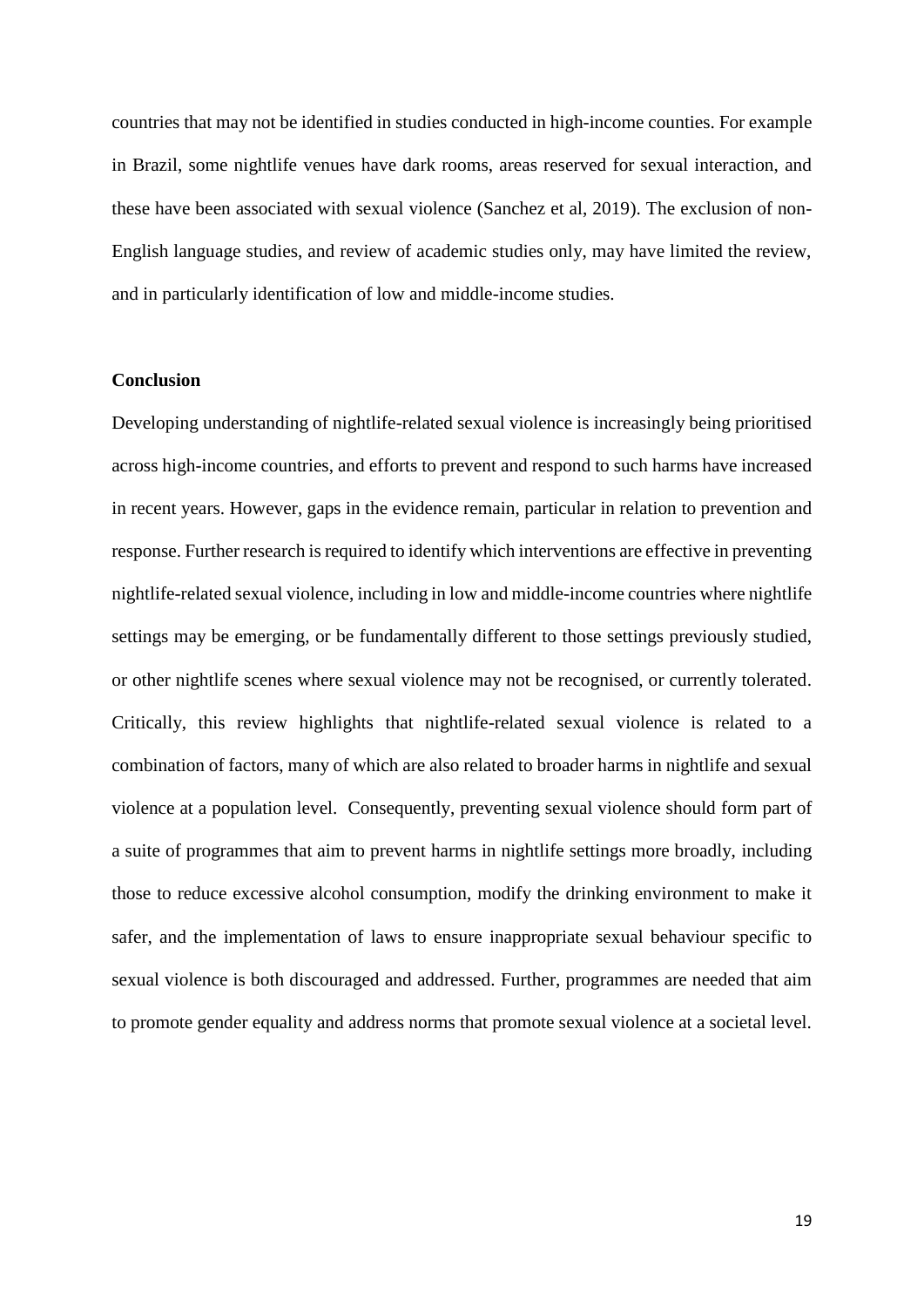

# **Figure 1: PRISMA flow diagram of inclusion process**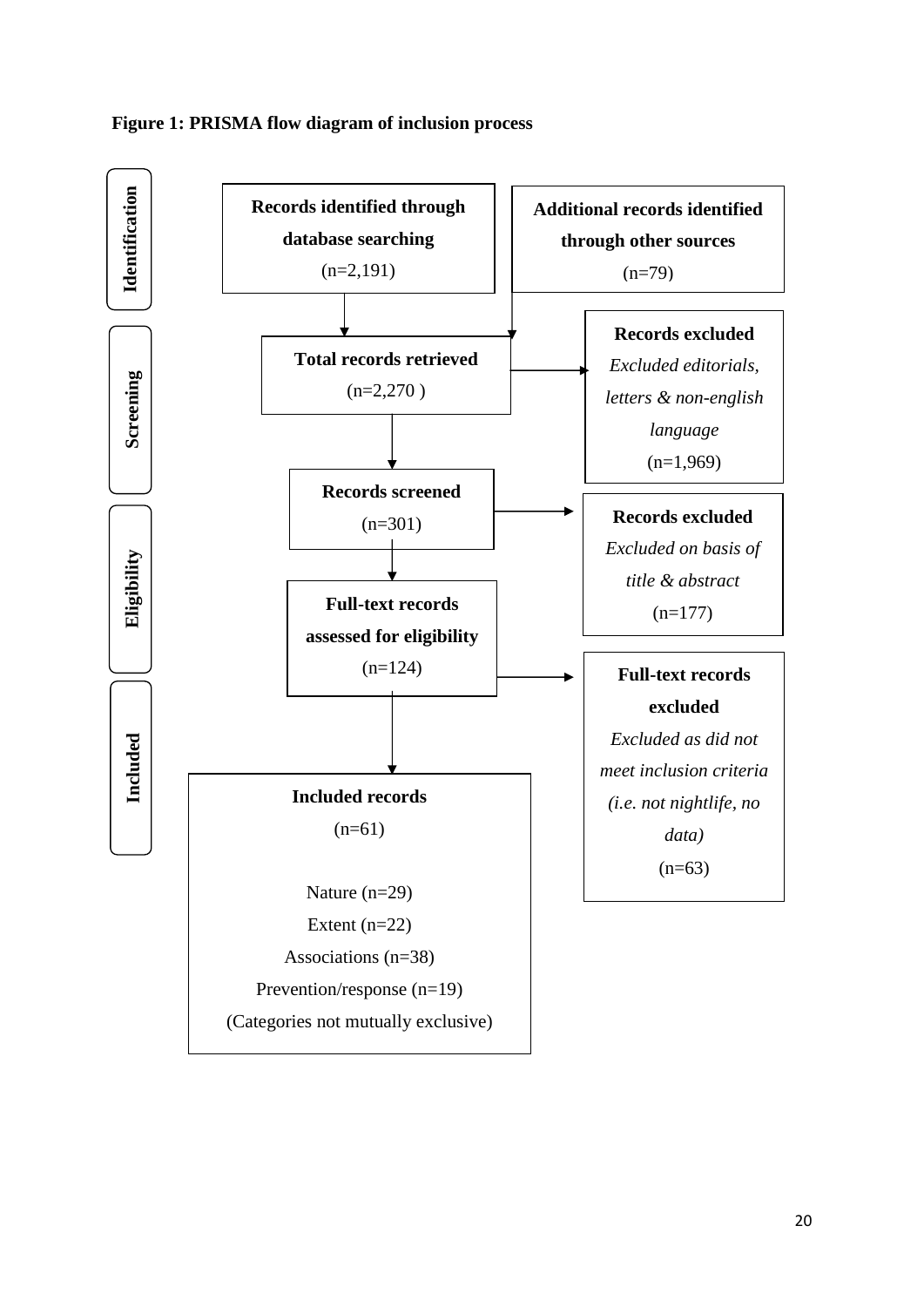| <b>Characteristics</b>   |                                            | N              | $\frac{0}{0}$ |  |
|--------------------------|--------------------------------------------|----------------|---------------|--|
| <b>Year published</b>    | $<$ 2009                                   |                |               |  |
|                          | 2009-2018                                  | 43             | 70.5          |  |
| <b>Study country</b>     | High income                                | 52             | 85.2          |  |
| income level             | Low/middle income                          | 5              | 8.2           |  |
|                          | Mixed                                      | $\overline{4}$ | 6.6           |  |
| <b>Region of study</b>   | Region of the Americas                     | 41             | 67.2          |  |
|                          | European Region                            | 11             | 18.0          |  |
|                          | South-East Asia Region                     | $\mathbf{1}$   | 1.6           |  |
|                          | <b>Western Pacific Region</b>              | 5              | 8.2           |  |
|                          | <b>African Region</b>                      | $\overline{2}$ | 3.3           |  |
|                          | Global                                     | $\mathbf{1}$   | 1.6           |  |
| Qualitative<br>Data type |                                            | 20             | 32.8          |  |
|                          | Quantitative                               | 32             | 52.5          |  |
|                          | Mixed                                      | 9              | 14.8          |  |
| <b>Sample population</b> | General/sub-population (other)             |                | 19.7          |  |
|                          | General/sub-population (nightlife patrons) | 16             | 26.2          |  |
|                          | Not applicable                             | 6              | 9.8           |  |
|                          | Nightlife patrons/workers*                 | 19             | 31.1          |  |
|                          | <b>Students</b>                            | 8              | 13.1          |  |
| Sample gender            | Female                                     | 20             | 32.8          |  |
|                          | Male                                       | 7              | 11.5          |  |
|                          | Mixed                                      | 33             | 54.1          |  |
|                          | Not applicable                             | $\mathbf{1}$   | 1.6           |  |
| <b>Provides</b>          | Nature                                     | 29             | 47.5          |  |
| information on:          | Extent                                     | 22             | 36.1          |  |
|                          | Associations                               | 38             | 62.3          |  |
|                          | Prevention/response                        | 19             | 31.1          |  |

**Table 1: Characteristics of included studies (n=61)**

\* Nightlife patrons refer to those visiting the NTE for a night out. Nightlife workers refer to those working in pubs/bars/nightclubs.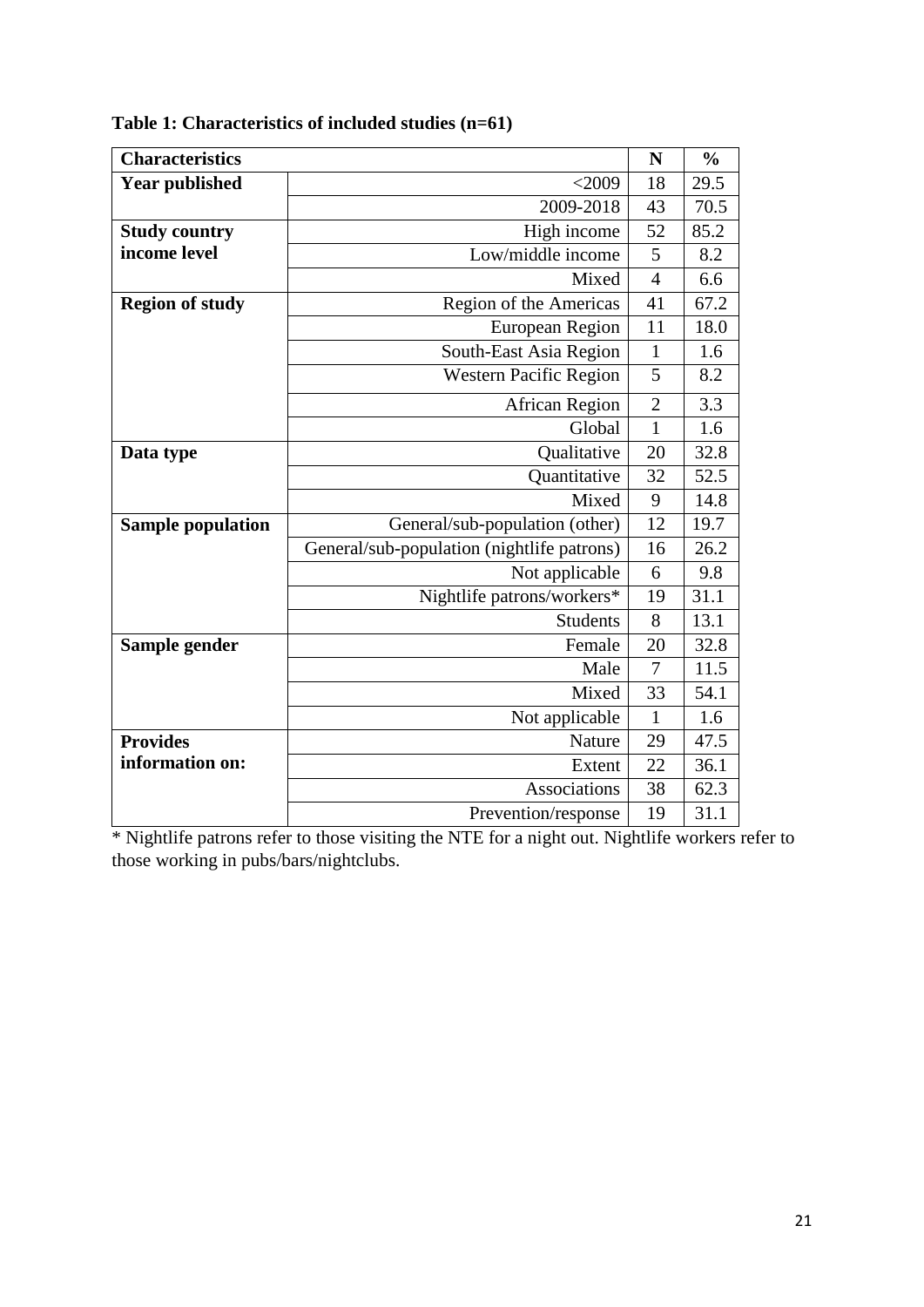| <b>Country</b> | <b>Citation</b>                         | <b>Study population</b>                                        | <b>Sexual violence</b><br>measure                                                   | <b>Period</b>           | <b>Location</b>                          | Extent $(\% )$                                                                                                                                                       |
|----------------|-----------------------------------------|----------------------------------------------------------------|-------------------------------------------------------------------------------------|-------------------------|------------------------------------------|----------------------------------------------------------------------------------------------------------------------------------------------------------------------|
| Brazil*        | Fung et al,<br>2018                     | Nightlife patrons<br>$(aged 18+) (n=1832)$                     | Kissed or tried to<br>have intercourse<br>against will                              | Night of survey         | In nightclubs                            | Perpetration: females, 2.5%;<br>males, 4.7% a                                                                                                                        |
|                | Santos et al,<br>2015                   | Nightlife patrons<br>(aged $18+$ ) (n=1833)                    | Kissed or tried to<br>have intercourse<br>against will                              | Night of survey         | In nightclubs                            | Victim: females, 10.8%;<br>males, 10.2%. Perpetrator:<br>females, 3.0%; males, 4.7%                                                                                  |
|                | Sanchez et<br>al, 2019<br>(online 2018) | Nightlife patrons<br>(mean age 25)<br>$(n=1822)$               | Sexual aggression<br>(Forced kissing/<br>groping, intention/<br>execution of rape)  | Night of survey         | In nightclubs                            | Victim: 11.5%<br>(groping/forced kissing,<br>9.8%; rape not executed,<br>1.1%; rape executed, $0.6\%$ ) <sup>a</sup>                                                 |
| Canada         | Graham et al,<br>2014a                  | Female nightlife<br>patrons (aged 19-29)<br>$(n=114)$          | Unwanted and/or<br>persistent sexual<br>aggression                                  | Night of survey         | In nightlife                             | Victim: Persistence or<br>unwanted touching, 50%;<br>Persistence only, 28.9%;<br>Both persistence and<br>unwanted touching 18.7%;<br>Unwanted touching only,<br>5.3% |
|                | Graham et al,<br>2006a                  | Observed incidents<br>$(n=1052)$ in venues<br>$(n=118)$        | Physical aggression<br>- unwanted sexual<br>contact (invasive $\&$<br>non-invasive) | Night of<br>observation | In bars/nightclubs                       | Perpetration by<br>females/males: invasive,<br>11.2%/88.8% of incidents;<br>non-invasive, 3.3%/96.7%                                                                 |
|                | Graham et al,<br>2010                   | Observed incidents<br>$(n=1052)$ in venues<br>$(n=118)$        | Verbal or physical<br>aggression related<br>to sexual/romantic<br>overtures         | Night of<br>observation | In bars/nightclubs                       | 24.0% of incidents                                                                                                                                                   |
|                | Graham et al,<br>2017                   | Population - female<br>nightlife patrons<br>(mean age $21.8$ ) | Unwanted sexual<br>touching and<br>unwanted<br>persistence                          | Lifetime                | drinking establishment or<br>At<br>party | Victim: Unwanted sexual<br>touching and unwanted<br>persistence, 47.1%; unwanted<br>persistence, 60.0%; unwanted<br>sexual touching, 60.0%.                          |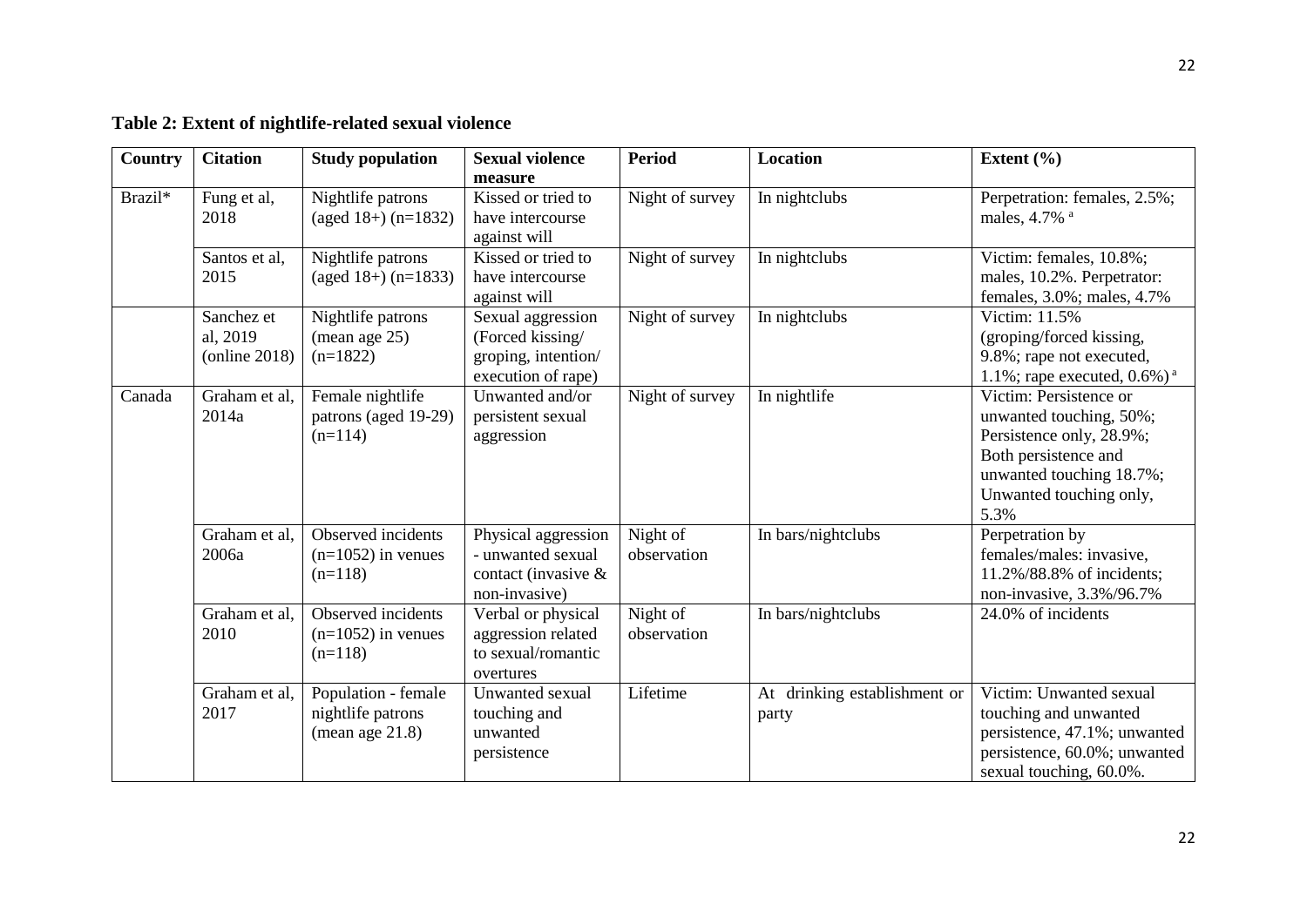| <b>Country</b>        | <b>Citation</b>                | <b>Study population</b>                                                                                   | <b>Sexual violence</b><br>measure                                                                                                                  | <b>Period</b>   | <b>Location</b>                                                  | Extent $(\% )$                                                                                                                                                                                                           |
|-----------------------|--------------------------------|-----------------------------------------------------------------------------------------------------------|----------------------------------------------------------------------------------------------------------------------------------------------------|-----------------|------------------------------------------------------------------|--------------------------------------------------------------------------------------------------------------------------------------------------------------------------------------------------------------------------|
|                       | Huber and<br>Herold, 2006      | Female students<br>(aged 18-28)<br>$(n=155)$                                                              | Sexually overt<br>approach<br>behaviours                                                                                                           | Lifetime        | In singles bars                                                  | Victimisation/perpetration:<br>buttock touching<br>82.5%/31.5%; breast/chest<br>touching 37.8%/22.4%;<br>genital touching 25.9%/8.4%;<br>grinding (pelvis to pelvis)<br>68.3%/50.3%; grinding from<br>behind 83.9%/49.7% |
| Mexico/<br><b>USA</b> | Kelley-Baker<br>et al, 2008    | Females nightlife<br>patrons (aged 16+)<br>$(n=1172)$                                                     | Moderate sexual:<br>being touched or<br>grabbed in an<br>unwanted sexual<br>way. Severe sexual,<br>including unwanted<br>or coerced<br>intercourse | Night of survey | In nightlife                                                     | Victim: Moderate 38.0%,<br>severe 1.5%                                                                                                                                                                                   |
| United<br>Kingdom     | Hughes et al,<br>2008          | Nightlife patrons<br>(aged 18-35)<br>$(n=380)$                                                            | Sexual molestation                                                                                                                                 | Past 12 months  | In nightlife                                                     | Victim: Preloaders <sup>c</sup> 11.6%,<br>non-preloaders 5.0%                                                                                                                                                            |
| <b>USA</b>            | Ball et al,<br>2018            | Bar conflicts<br>$(n=150)$ reported by<br>population - nightlife<br>patrons (mean age<br>$(23.8)$ (n=175) | Sexually related<br>causes of bar<br>conflicts                                                                                                     | Past 3 months   | In bars                                                          | 18.3%                                                                                                                                                                                                                    |
|                       | Becker and<br>Tinkler,<br>2015 | Population -<br>nightlife patrons<br>$(\text{aged }21-25)$<br>$(n=126)$                                   | Unwanted sexual<br>contact                                                                                                                         | Lifetime        | In bars/nightclubs                                               | Victim: All 57.0%; females<br>61.0%; males 43.0%                                                                                                                                                                         |
|                       | Buddie and<br>Parks            | Population - female<br>nightlife patrons<br>(age 18-52) $(n=198)$                                         | Minor and severe<br>physical and sexual<br>(including<br>unwanted contact,<br>coerced sexual<br>intercourse,                                       | Past 12 months  | In or outside bar, shortly after<br>leaving the bar with someone | Figures split by<br>environmental characteristics<br>of participants favourite<br>bar/hangout (past 12 months)<br>$-$ victim range $6\%$ -79%                                                                            |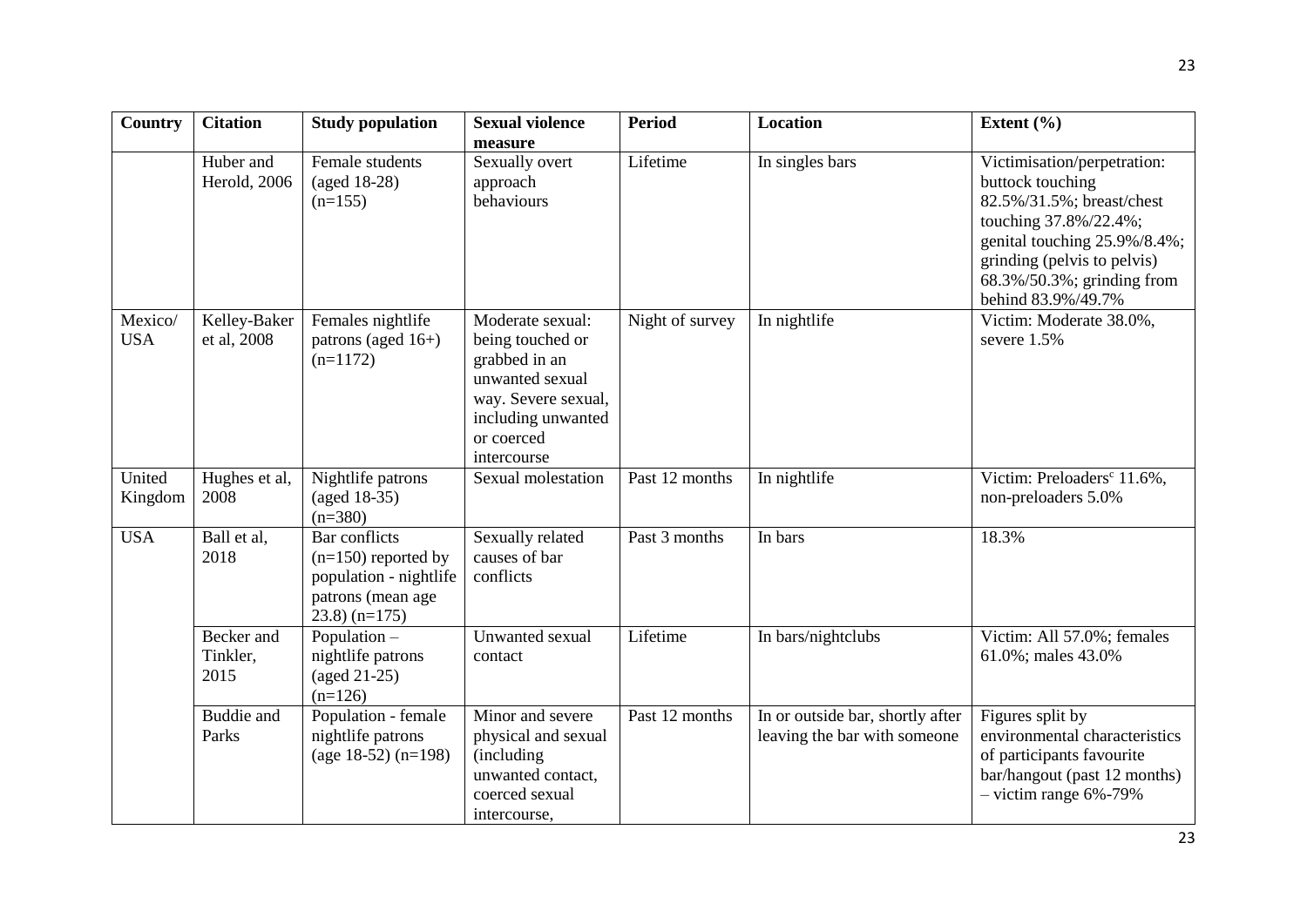| <b>Country</b> | <b>Citation</b>                       | <b>Study population</b>                                                                                         | <b>Sexual violence</b>                                                                            | <b>Period</b>   | <b>Location</b>               | Extent $(\% )$                |
|----------------|---------------------------------------|-----------------------------------------------------------------------------------------------------------------|---------------------------------------------------------------------------------------------------|-----------------|-------------------------------|-------------------------------|
|                |                                       |                                                                                                                 | measure                                                                                           |                 |                               |                               |
|                |                                       |                                                                                                                 | attempted rape, and                                                                               |                 |                               |                               |
|                |                                       |                                                                                                                 | completed rape)                                                                                   |                 |                               |                               |
|                |                                       |                                                                                                                 | aggression                                                                                        | Lifetime        |                               | 78% of incidents              |
|                | Flack et al,<br>2007                  | Incidents $(n=52)$<br>reported by students                                                                      | Unwanted fondling                                                                                 |                 | At parties or bars            |                               |
|                |                                       | (age range 18-25)                                                                                               |                                                                                                   |                 |                               |                               |
|                |                                       | years) $(n=178)$                                                                                                |                                                                                                   |                 |                               |                               |
|                | Kavanaugh,                            | Female nightlife                                                                                                | Unwanted sexual                                                                                   | Lifetime        | In nightlife                  | Victim: 80.0%                 |
|                | 2013                                  | patrons (aged 18-55)<br>$(n=198)$                                                                               | contact                                                                                           |                 |                               |                               |
|                | Johnson et                            | Nightlife patrons                                                                                               | Unwanted touching                                                                                 | Night of survey | In nightlife                  | All 20.0%; females 25.4%;     |
|                | al, 2015                              | $(n=1765)$                                                                                                      | <b>or</b><br>fondling                                                                             |                 |                               | males 14.6%                   |
|                | Miller et al,<br>2015                 | Nightlife patrons<br>(aged $18+$ ) (n=986)                                                                      | Touching or<br>grabbing or<br>fondling, without<br>invitation                                     | Night of survey | In nightlife                  | Victim: 12.6%                 |
|                | Parks &<br>Miller, 1997               | Population - female<br>nightlife patrons<br>$(n=52)$                                                            | Sexual experiences<br>survey (unwanted<br>contact, attempted<br>rape, sexual<br>coercion or rape) | Past 12 months  | During/after drinking in bars | Victim: $48.1\%$ <sup>b</sup> |
|                | Parks &<br>Zetas-<br>Zanatta,<br>1999 | Population - female<br>nightlife patrons<br>$(n=198)$                                                           | Rape                                                                                              | Past 12 months  | During/after drinking in bars | Victim: 21.0%                 |
|                | Parks, 2000                           | Incidents $(n=62)$<br>reported by<br>population - female<br>nightlife patrons<br>(age mean $31.6$ )<br>$(n=26)$ | <b>Barroom</b><br>aggression - sexual<br>in nature                                                | 12-24 weeks,    | In bars                       | 32.3% of incidents            |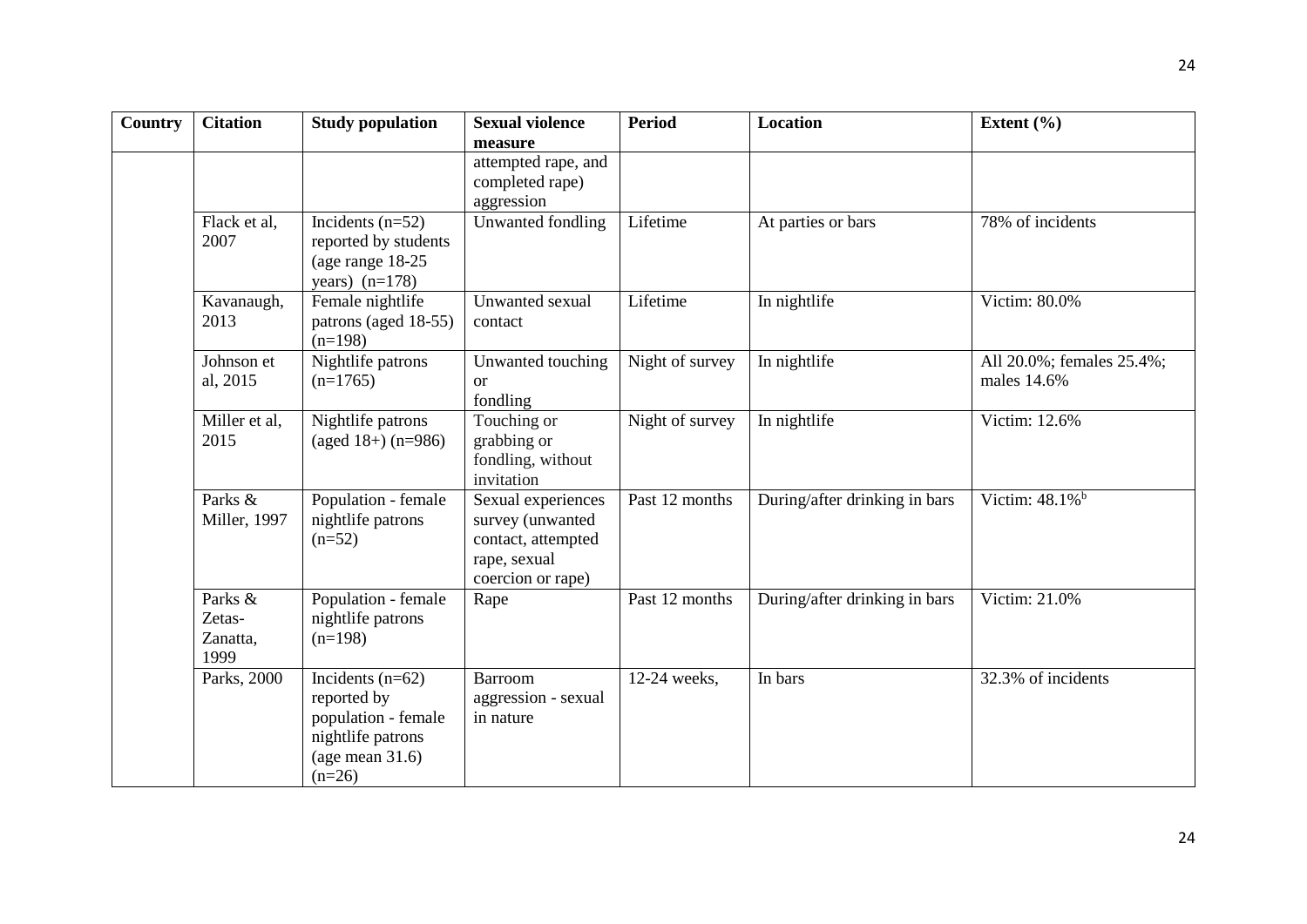| Country | <b>Citation</b>              | <b>Study population</b>                                                  | <b>Sexual violence</b>                     | <b>Period</b>            | Location                                        | Extent $(\% )$                                                                  |
|---------|------------------------------|--------------------------------------------------------------------------|--------------------------------------------|--------------------------|-------------------------------------------------|---------------------------------------------------------------------------------|
|         |                              |                                                                          | measure                                    |                          |                                                 |                                                                                 |
|         | Thompson $&$<br>Cracco, 2008 | Male student<br>nightlife patrons<br>$(aged 17-49)$<br>$(n=264)$         | Perpetrated<br>sexually aggressive<br>acts | Since being a<br>student | In bars                                         | Perpetration: 92% <sup>cd</sup>                                                 |
|         | Tinkler et al,<br>2018       | Population -<br>nightlife patrons<br>$(\text{aged } 21-25)$<br>$(n=197)$ | Unwanted sexual<br>contact                 | Lifetime                 | In bar, club or other public<br>drinking venues | Victim: male, 6.5%; female,<br>63.8%. Victim/witness: male,<br>65%; female, 64% |

<sup>a</sup> Figures also split by other variables, e.g. sociodemographics, nightlife usage, relationship to perpetrator.

<sup>b</sup> Figures also provided for each measurement of the Sexual Experiences Survey.

<sup>c</sup> Nightlife patrons who consumed alcohol at home, or a friend's home, prior to going on their night out.

<sup>d</sup> Figures also provided for specific acts, e.g. asked a woman you did not know to have sex, grabbed a woman's butt.

\* Articles come from the same study.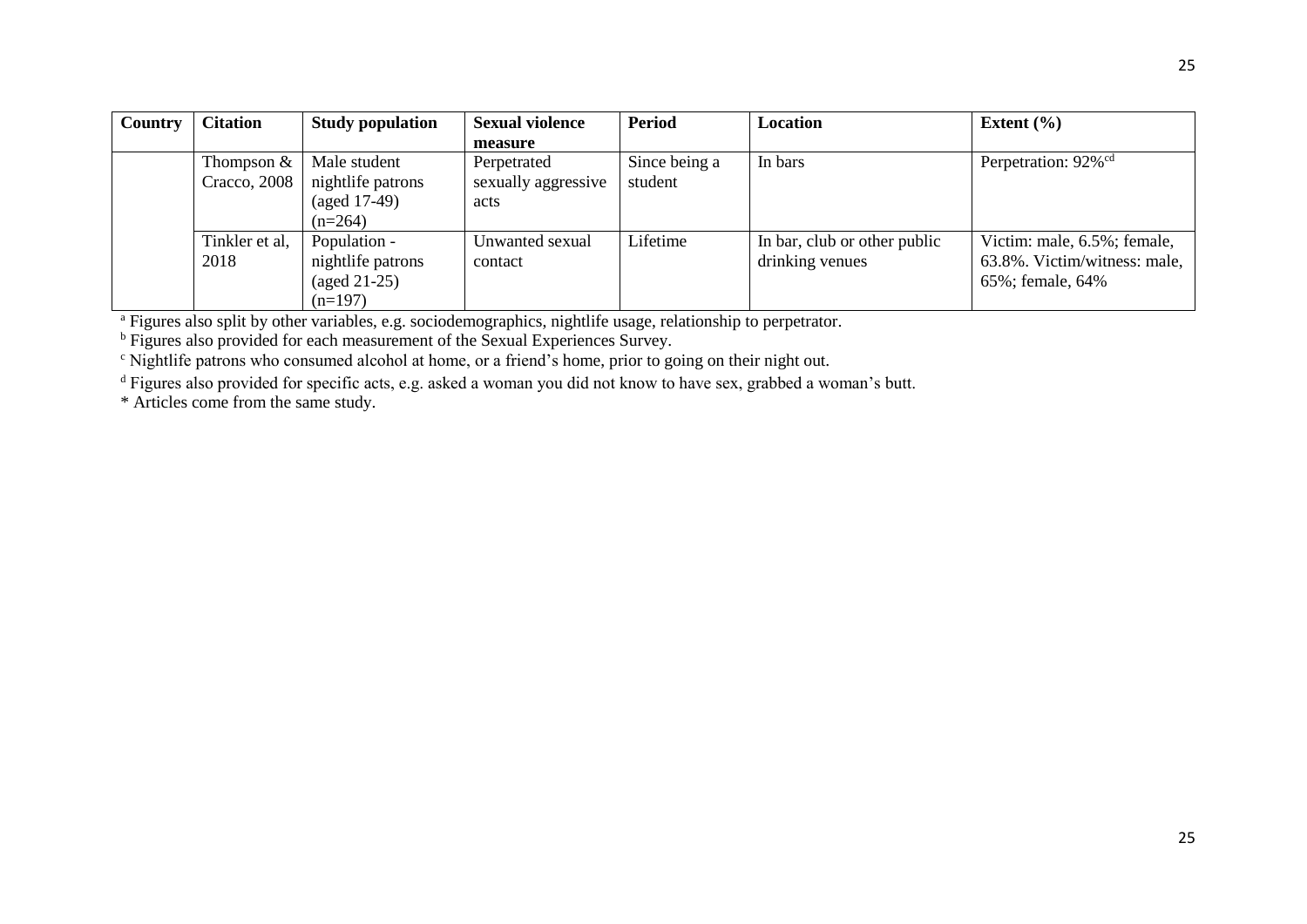# **Table 3: Type (ecological level) of factors associated with nightlife-related sexual violence by study region, and direction of association**

|              |                                        | Region<br>of the<br>Americas       | European<br>Region | South-<br>East Asia<br>Region | Western<br>Pacific<br>Region | African<br>Region |
|--------------|----------------------------------------|------------------------------------|--------------------|-------------------------------|------------------------------|-------------------|
| Individual   | Alcohol consumption/patterns           | V                                  | √↑                 |                               | V                            |                   |
|              | History of violence                    | V                                  |                    |                               |                              |                   |
|              | Mental well-being                      | V                                  |                    |                               |                              |                   |
|              | Sexual behaviours                      | $\uparrow\downarrow$<br>V          |                    |                               |                              |                   |
|              | Socio-demographics                     | $\uparrow\downarrow$<br>V          | ' ተ<br>V           |                               |                              |                   |
|              | Exposure to nightlife/use of nightlife | V                                  |                    | √↑                            |                              |                   |
| Relationship | Group dynamics/behaviours/experience   | $\uparrow\downarrow$<br>V          |                    |                               |                              |                   |
| Community    | Outlet density                         | $\sqrt{ }$                         |                    |                               |                              |                   |
|              | Venue characteristics                  | $\uparrow \downarrow$<br>$\sqrt{}$ | ᠰ<br>N             |                               | $\mathbf \Lambda$            |                   |
| Society      | Social norms                           | V                                  |                    |                               |                              |                   |

Symbol note: √ study suggesting association between factor and nightlife-related sexual violence (quantitative studies: direction of significant effects were found shown as: ↑↓ increases and decreases; ↑ increases only; ↓ decreases only).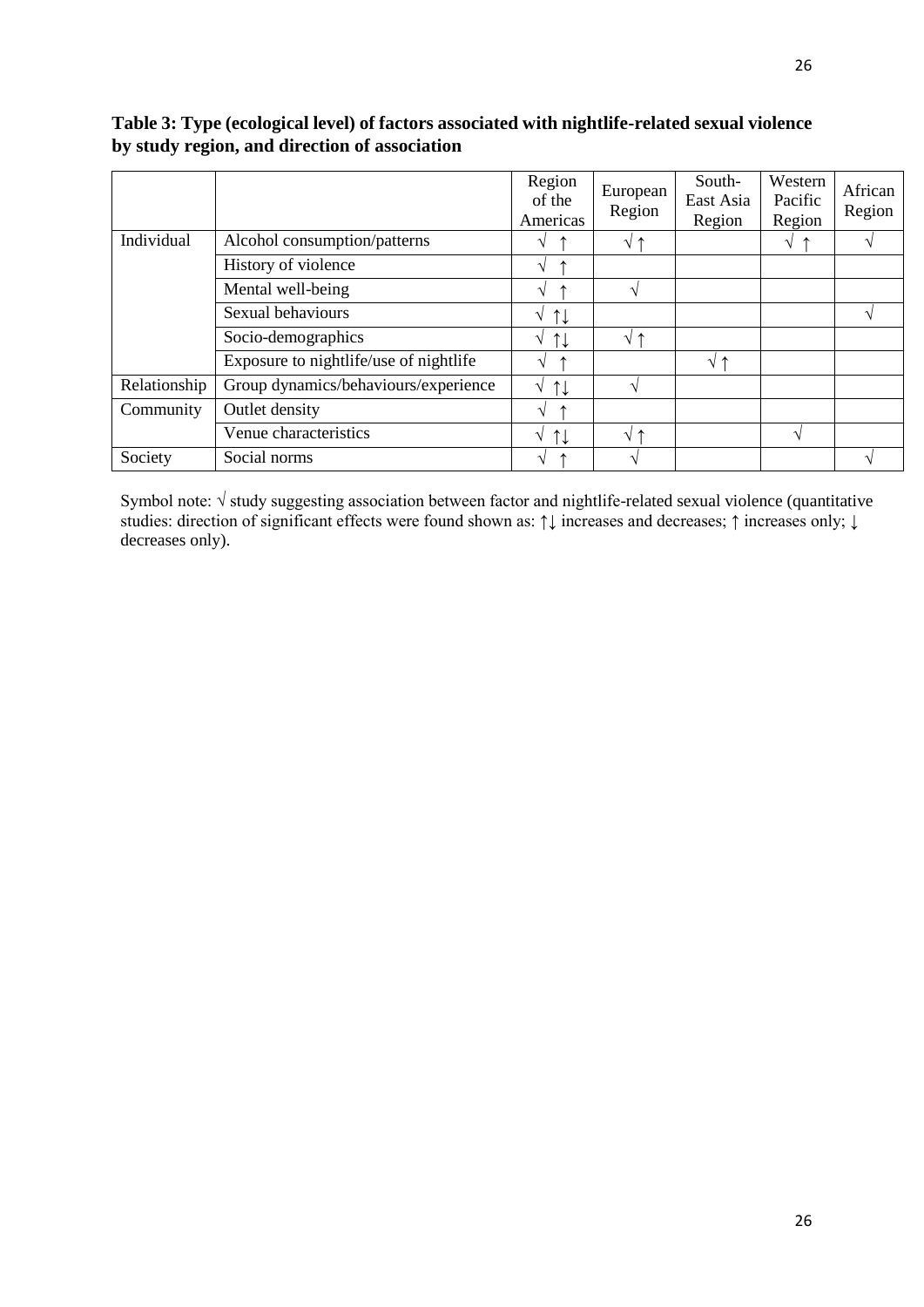| Intervention     | Broad description of article content           | Number of articles (citations)                 |
|------------------|------------------------------------------------|------------------------------------------------|
| type             |                                                |                                                |
| Awareness        | Discussion of the role of awareness            | 4 (Brooks, 2011; Fileborn, 2017;               |
| raising/media    | raising/media campaigns in sexual violence     | Gunby et al, 2017; Lippy and DeGue,            |
| campaign         | prevention                                     | 2016)                                          |
| <b>Bystander</b> | Exploration of nightlife worker bystander      | 5 (Fileborn, 2017; Graham et al,               |
| approaches/      | programmes, and the nature and extent of       | 2014b; Haikalis et al, 2018; Powers $\&$       |
| programmes       | bystander intervention in incidents of         | Leili, 2016, 2018*)                            |
|                  | sexual violence                                |                                                |
| Individual       | Descriptions of individual strategies to       | 6 (Beynon et al, 2006 <sup>*</sup> ; Fileborn, |
| level risk       | reduce risks of nightlife-related sexual       | 1016; Graham et al, 2014, 2017;                |
| management       | violence (e.g. limiting alcohol                | Kavanaugh and Anderson, 2009;                  |
|                  | consumption; not walking around alone),        | Kovac and Trussell, 2015)                      |
|                  | and evaluation of drink spiking kits.          |                                                |
| Legislative      | Exploration of the role of alcohol             | 7 (De Vocht et al, 2016, 2017;                 |
| changes/policy   | legislation/policies (e.g. control of outlet   | Fileborn, 2017; Hewitt et al, 2018;            |
| implementation   | density) on levels of sexual violence at a     | Lippy and DeGue, 2016; Tinkler et al,          |
|                  | population level                               | 2018; Toomey et al, 2012)                      |
|                  | * Includes evaluation of intervention/approach |                                                |
|                  |                                                |                                                |

**Table 4: Studies on prevention and response approaches to nightlife-related sexual violence**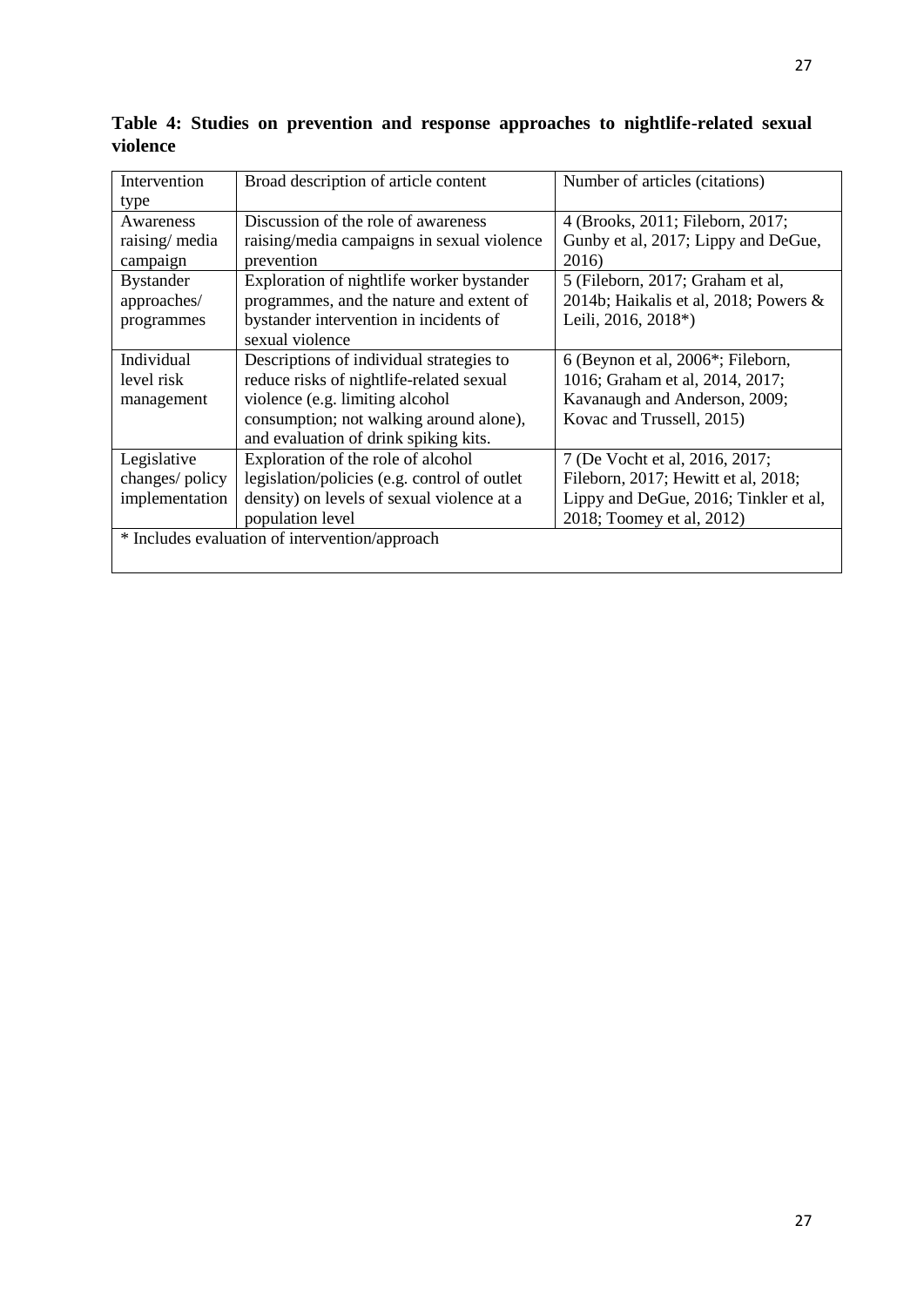# **ROLE OF FUNDING SOURCE**

The STOP-SV project is co-funded by the Rights, Equality and Citizenship (REC) Programme of the European Union. The funder did not have a role in the study design, collection, analysis or interpretation of the data, writing of the manuscript or in the decision where to submit the paper for publication.

# **COMPETING INTERESTS**

None declared.

# **ACKNOWLEDGEMENTS**

The STOP-SV project includes partners from Charles University, IREFREA Portugal/Spain and Liverpool John Moores University (LJMU). We are grateful for Lisa Jones and Rebecca Bates (LJMU), and Mark A Bellis and Amador Calafat (IREREA-Spain) for supporting the design and implementation of the review.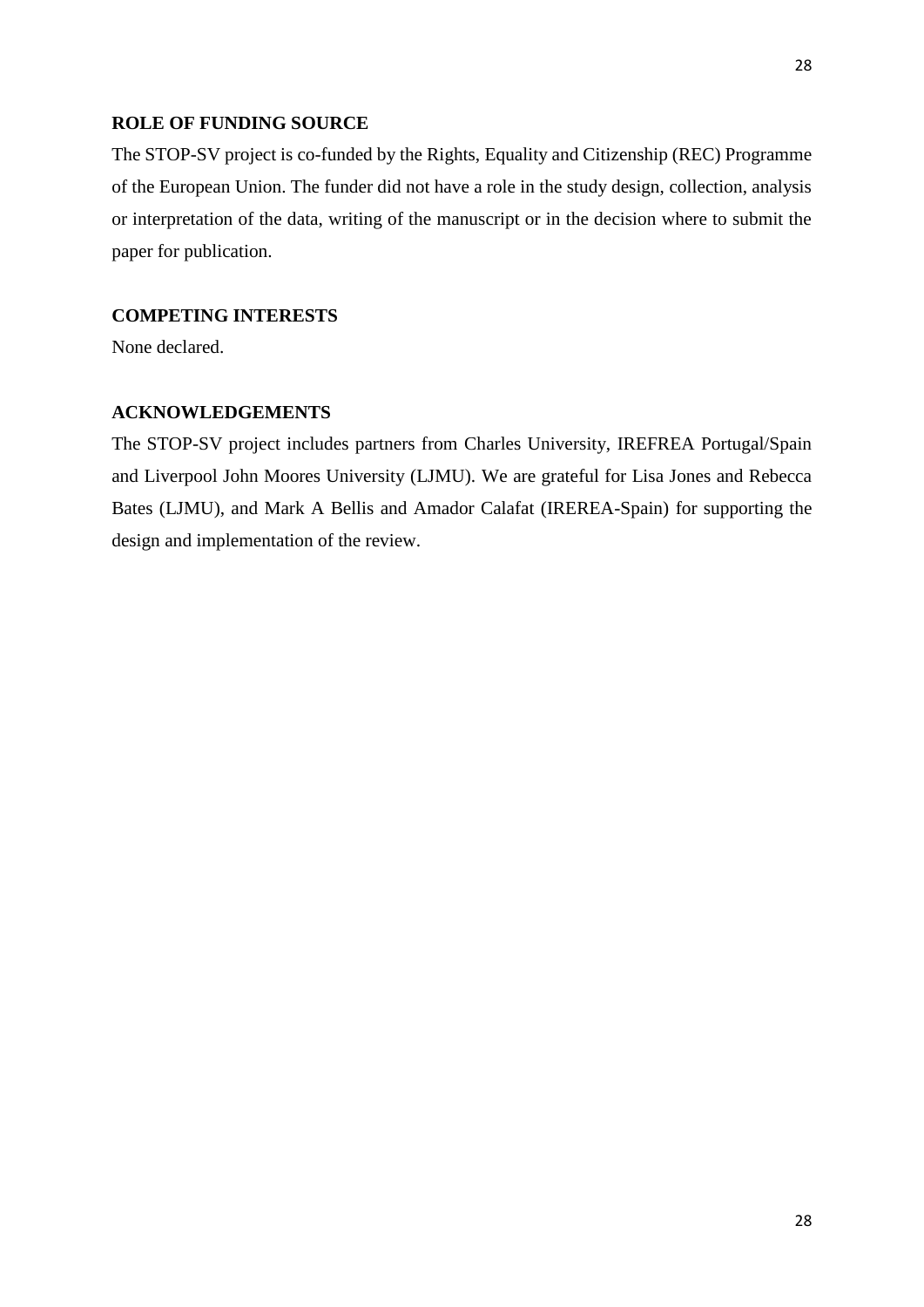#### **REFERENCES**

- Angelone, D. J., Mitchell, D., & Pilafova, A. (2007). Club drug use and intentionality in perceptions of rape victims. *Sex Roles, 57*(3-4), 283-292. doi:10.1007/s11199-007- 9262-9
- Ball, N. J., Miller, K. E., Quigley, B. M., & Eliseo-Arras, R. K. (2018). Alcohol Mixed With Energy Drinks and Sexually Related Causes of Conflict in the Barroom. *Journal of Interpersonal Violence*. doi:10.1177/0886260518774298
- Becker, S., & Tinkler, J. (2015). "Me Getting Plastered and Her Provoking My Eyes": Young People's Attribution of Blame for Sexual Aggression in Public Drinking Spaces. *Feminist Criminology, 10*(3), 235-258. doi:10.1177/1557085114541142
- Bellis, M. A., Quigg, Z., Hughes, K., Ashton, K., Ferris, J., & Winstock, A. (2015). Harms from other people's drinking: an international survey of their occurrence, impacts on feeling safe and legislation relating to their control. *BMJ Open, 5*(12), e010112 e010112. doi:10.1136/bmjopen-2015-010112
- Beynon, C. M., Sumnall, H. R., McVeigh, J., Cole, J. C., & Bellis, M. A. (2006). The ability of two commercially available quick test kits to detect drug-facilitated sexual assault drugs in beverages. *Addiction, 101*(10), 1413-1420. [doi:10.1111/j.1360-](https://doi.org/10.1111/j.1360-0443.2006.01420.x) [0443.2006.01420.x](https://doi.org/10.1111/j.1360-0443.2006.01420.x)
- Bourdeau, B., Miller, B. A., Voas, R. B., Johnson, M. B., & Byrnes, H. F. (2017). Social drinking groups and risk experience in nightclubs: latent class analysis. *Health, Risk & Society, 19*(5/6), 316-335. doi:10.1080/13698575.2017.1393048
- Brooks, O. (2011). 'GUYS! STOP DOING IT!' Young Women's Adoption and Rejection of Safety Advice when Socializing in Bars, Pubs and Clubs. *British Journal of Criminology, 51*(4), 635-651. doi:10.1093/bjc/azr011
- Buddie, A. M., & Parks, K. A. (2003). The role of the bar context and social behaviors on women's risk for aggression. *Journal of Interpersonal Violence, 18*(12), 1378-1393. doi:10.1177/0886260503258029
- Calafat, A., Hughes, K., Blay, N., Bellis, M. A., Mendes, F., Juan, M. Duch, M. A. (2013). Sexual harassment among young Ttourists visiting Mediterranean resorts. *Archives of Sexual Behavior, 42*(4), 603-613. doi:10.1007/s10508-012-9979-6
- Coker, A.L., Bush, H.M., Fisher, B.S., Swan, S.C., Williams, C., Clear E.R. & DeGue, S. (2016). Multi-college bystander intervention evaluation for violence prevention. *Elsevier Science,* 50(3), 295-302. doi:10.1016/j.amepre.2015.08.034

Connor, J., Cousins, K., Samaranayaka, A., & Kypri, K. (2014). Situational and contextual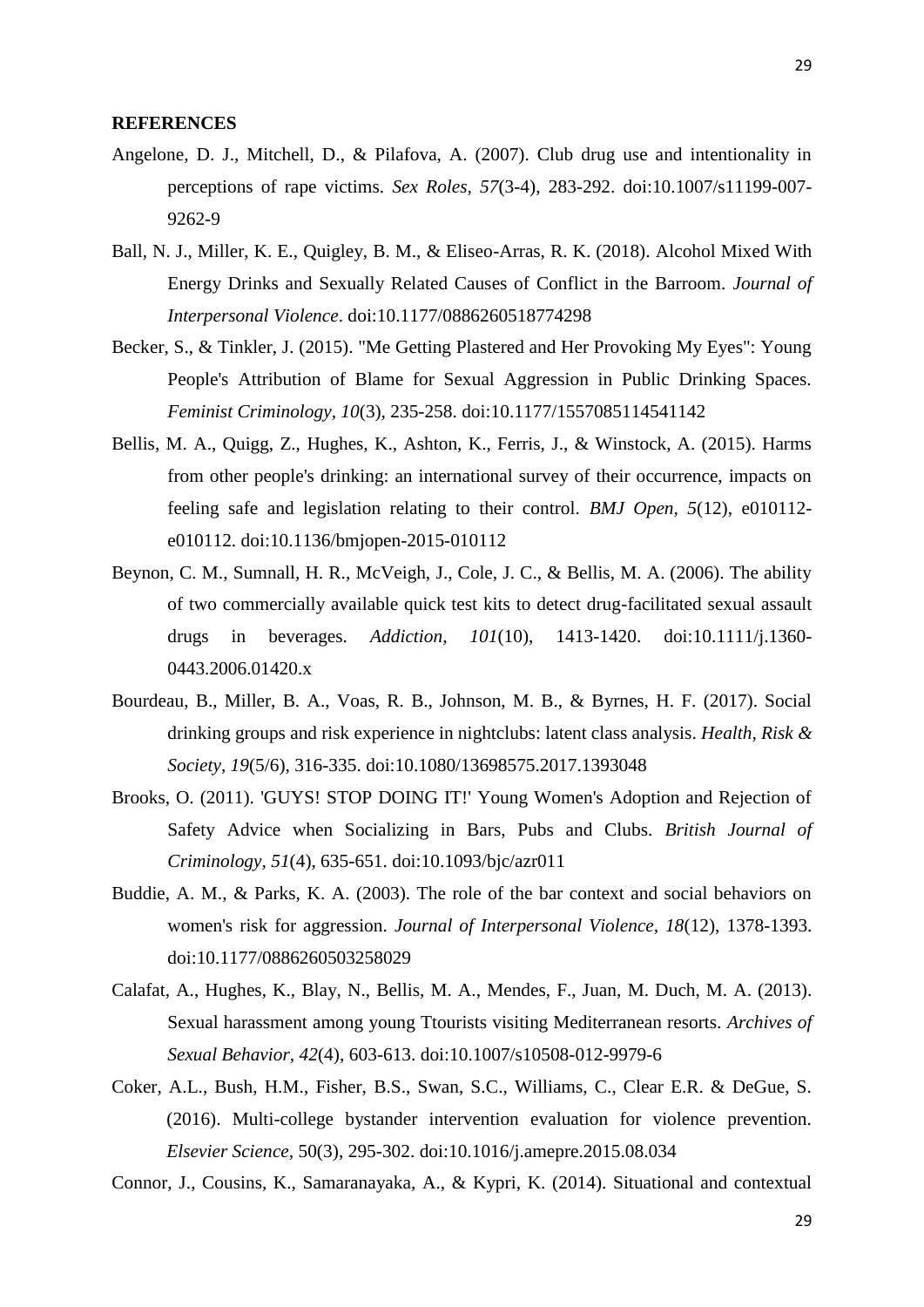30

factors that increase the risk of harm when students drink: case-control and casecrossover investigation. *Drug & Alcohol Review, 33*(4), 401-411. doi:10.1111/dar.12172

- Curry, T. J. (1998). Beyond the locker room: Campus bars and college athletes. *Sociology of Sport Journal, 15*(3), 205-215. [doi:10.1123/ssj.15.3.205](https://doi.org/10.1123/ssj.15.3.205)
- De Vocht, F., Heron, J., Campbell, R., Egan, M., Mooney, J. D., Angus, C., Hickman, M. (2016). Testing the impact of local alcohol licencing policies on reported crime rates in England. *Journal of Epidemiology and Community Health*. doi:10.1136/jech-2016- 207753
- De Vocht, F., Tilling, K., Pliakas, T., Angus, C., Egan, M., Brennan, A., Hickman, M. (2017). The intervention effect of local alcohol licensing policies on hospital admission and crime: a natural experiment using a novel Bayesian synthetic time-series method. *Journal of Epidemiology and Community Health, 71*(9), 912-918. doi:10.1136/jech-2017-208931
- Egan, V., & Cordan, G. (2009). Barely legal: is attraction and estimated age of young female faces disrupted by alcohol use, make up, and the sex of the observer? *British Journal of Psychology, 100*(Pt 2), 415-427. doi:10.1348/000712608X357858
- Fenton, R. and Mott, H. (2018). Evaluation of the Intervention Initiative: a bystander intervention program to prevent violence against women in universities. *Violence and Victims*, 33(4), 645-662. [doi:10.1891/0886-6708.VV-D-16-00074](https://doi.org/10.1891/0886-6708.VV-D-16-00074)
- Fileborn, B. (2012). Sex and the City: exploring young women's perceptions and experiences of unwanted sexual attention in licensed venues. *Current Issues in Criminal Justice, 24*(2), 241-260.
- Fileborn, B. (2014). Accounting for Space, Place and Identity: GLBTIQ Young adults' experiences and understandings of unwanted sexual attention in clubs and pubs. *Critical Criminology, 22*(1), 81-97. doi:10.1007/s10612-013-9221-4
- Fileborn, B. (2016). Doing gender, doing safety? Young adults' production of safety on a night out. *Gender Place and Culture, 23*(8), 1107-1120. doi:10.1080/0966369x.2015.1090413
- Fileborn, B. (2017). 'Staff can't be the ones that play judge and jury: Young adults' suggestions for preventing unwanted sexual attention in pubs and clubs. *Australian & New Zealand Journal of Criminology, 50*(2), 213-233. doi:10.1177/0004865815626962
- Flack, W. F., Daubman, K. A., Caron, M. L., Asadorian, J. A., D'Aureli, N. R., Gigliotti, S. et al. (2007). Risk factors and consequences of unwanted sex among university students -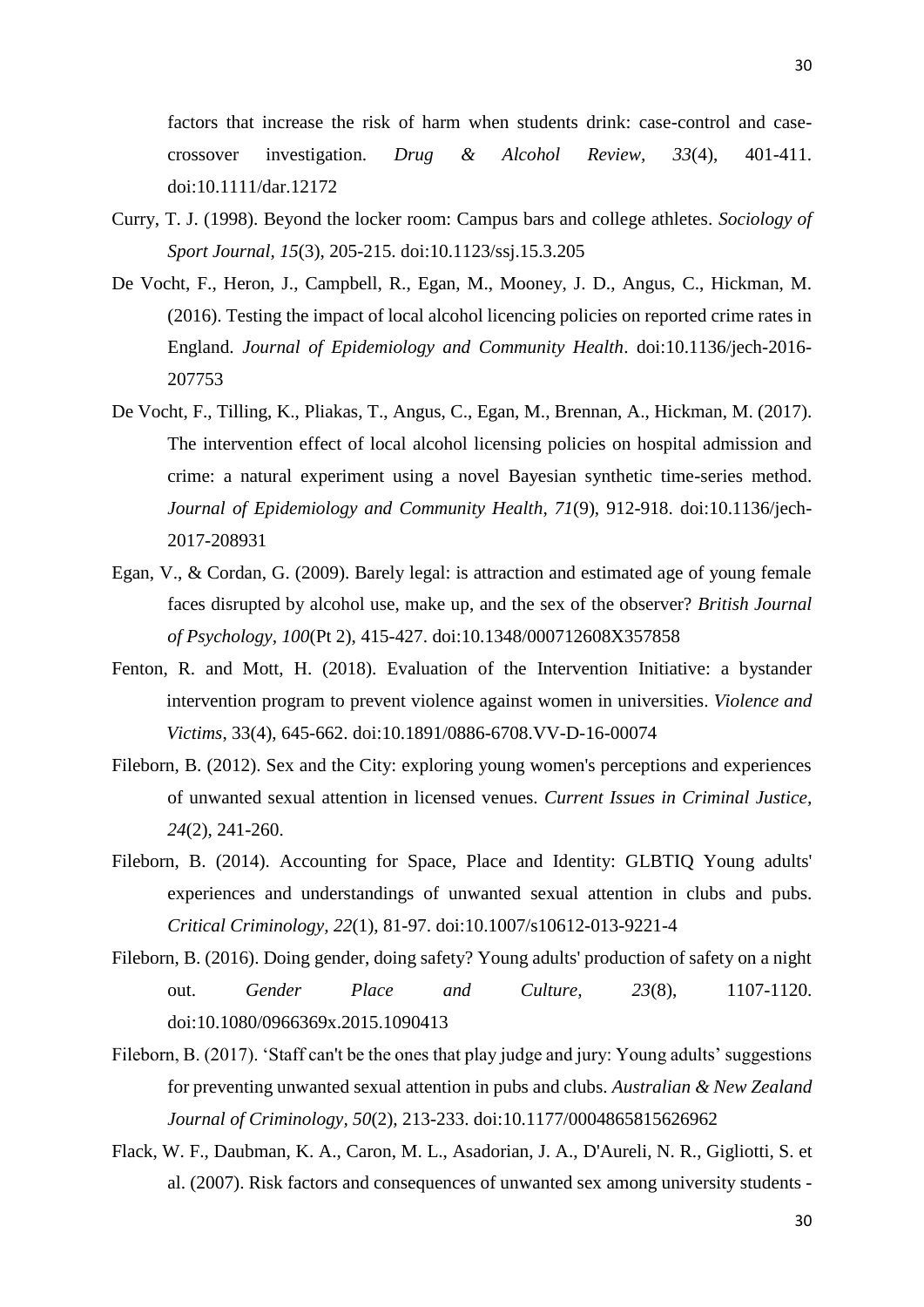Flowe, H. D., Stewart, J., Sleath, E. R., & Palmer, F. T. (2011). Public house patrons' engagement in hypothetical sexual assault: a test of alcohol myopia theory in a field setting. *Aggressive Behavior, 37*(6), 546-557. doi:10.1002/ab.20410

139-157. doi:10.1177/0886260506295354

- Franklin, F. A., Laveist, T. A., Webster, D. W., & Pan, W. K. (2010). Alcohol outlets and violent crime in Washington D.C. *The Western Journal of Emergency Medicine, 11*(3), 283-290.
- Fung, E. C., Santos, M. G. R., Sanchez, Z. M., & Surkan, P. J. (2018). Personal and venue characteristics associated with the practice of physical and sexual aggression in Brazilian nightclubs. *Journal of Interpersonal Violence*. doi:10.1177/0886260518780783
- Go, V. F., Srikrishnan, A. K., Salter, M. L., Mehta, S., Johnson, S. C., Sivaram, S., Celentano, D. D. (2010). Factors associated with the perpetration of sexual violence among wineshop patrons in Chennai, India. *Social Science & Medicine, 71*(7), 1277-1284. doi:10.1016/j.socscimed.2010.07.005
- Graham, K., Bernards, S., Abbey, A., Dumas, T., & Wells, S. (2014a). Young women's risk of sexual aggression in bars: the roles of intoxication and peer social status. *Drug & Alcohol Review, 33*(4), 393-400. doi:10.1111/dar.12153
- Graham, K., Bernards, S., Abbey, A., Dumas, T. M., & Wells, S. (2017). When women do not want it: young female bargoers' experiences with and responses to sexual harassment in social drinking contexts. *Violence Against Women, 23*(12), 1419-1441. doi:10.1177/1077801216661037
- Graham, K., Bernards, S., Osgood, D. W., Abbey, A., Parks, M., Flynn, A., Wells, S. (2014b). 'Blurred lines?' Sexual aggression and barroom culture. *Alcoholism: Clinical and Experimental Research, 38*(5), 1416-1424. doi:10.1111/acer.12356
- Graham, K., Bernards, S., Osgood, D. W., & Wells, S. (2006a). Bad nights or bad bars? Multilevel analysis of environmental predictors of aggression in late-night large-capacity bars and clubs. *Addiction, 101*(11), 1569-1580. [doi: 10.1111/j.1360-](https://doi.org/10.1111/j.1360-0443.2006.01608.x) [0443.2006.01608.x](https://doi.org/10.1111/j.1360-0443.2006.01608.x)
- Graham, K., Tremblay, P. F., Wells, S., Pernanen, K., Purcell, J., & Jelley, J. (2006b). Harm, intent, and the nature of aggressive behavior: measuring naturally occurring aggression in barroom settings. *Assessment, 13*(3), 280-296. [doi: 10.1177/1073191106288180](https://doi.org/10.1177%2F1073191106288180)

Graham, K., Wells, S., Bernards, S., & Dennison, S. (2010). "Yes, I Do But Not With You"-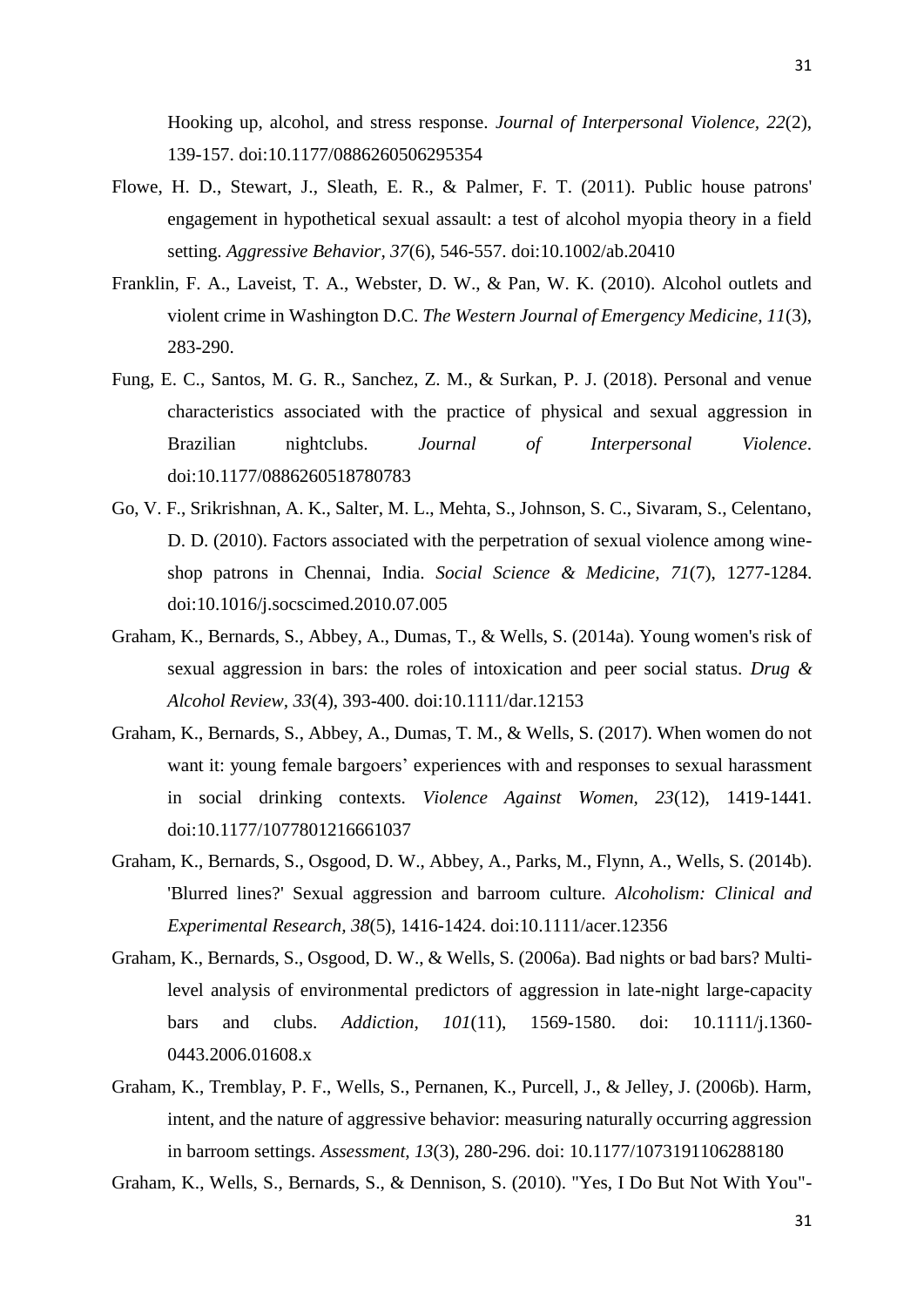qualitative analyses of sexual/romantic overture-related aggression in bars and clubs. *Contemporary Drug Problems, 37*(2), 2-2. [doi:10.1177/009145091003700203](https://doi.org/10.1177%2F009145091003700203)

- Gunby, C., Carline, A., & Taylor, S. (2017). Location, libation and leisure: An examination of the use of licensed venues to help challenge sexual violence. *Crime, Media, Culture, 13*(3), 315-333. doi:10.1177/1741659016651751
- Hardcastle, K., Hughes, K. & Quigg Z. (2015). *Experiences and attitudes towards unwanted sexual touching in the night time economy*. Liverpool: Centre for Public Health, Liverpool John Moores University.
- Haikalis, M., Leone, R. M., Parrott, D. J., & DiLillo, D. (2018). Sexual assault survivor reports of missed bystander opportunities: the role of alcohol, sexual objectification, and relational factors. *Violence Against Women, 24*(10), 1232-1254. doi:10.1177/1077801218781941
- Hewitt, A. N., Beauregard, E., Andresen, M. A., & Brantingham, P. L. (2018). Identifying the nature of risky places for sexual crime: The applicability of crime pattern and social disorganization theories in a Canadian context. *Journal of Criminal Justice, 57*, 35-46. doi:10.1016/j.jcrimjus.2018.03.003
- Huber, J. D., & Herold, E. S. (2006). Sexually overt approaches in singles bars. *Canadian Journal of Human Sexuality, 15*(3/4), 133-146.
- Hughes, K., Anderson, Z., Morleo, M., & Bellis, M. A. (2008). Alcohol, nightlife and violence: the relative contributions of drinking before and during nights out to negative health and criminal justice outcomes. *Addiction, 103*(1), 60-65. [doi:10.1111/j.1360-](https://doi.org/10.1111/j.1360-0443.2007.02030.x) [0443.2007.02030.x](https://doi.org/10.1111/j.1360-0443.2007.02030.x)
- Hutton, F. C. (2004). 'Up for it, mad for it? Women, drug use and participation in club scenes'. *Health, Risk & Society, 6*(3), 223-237. [doi: 10.1080/1369857042000275641](https://doi.org/10.1080/1369857042000275641)
- Johnson, M. B., Voas, R., Miller, B., Bourdeau, B., & Byrnes, H. (2015). Clubbing with familiar social groups: relaxed vigilance and implications for risk. *Journal of Studies on Alcohol & Drugs, 76*(6), 924-927. [doi: 10.15288/jsad.2015.76.924](https://doi.org/10.15288/jsad.2015.76.924)
- Jones, L., Hughes, K., Atkinson, A., & Bellis, M.A. (2011). Reducing harm in drinking enviroments: a systematic review of effective approaches. *Health and Place, 17*(2), 508-518. [doi:10.1016/j.healthplace.2010.12.006](https://doi.org/10.1016/j.healthplace.2010.12.006)
- Kavanaugh, P. R. (2013). The continuum of sexual violence: Women's accounts of victimization in urban nightlife. *Feminist Criminology, 8*(1), 20-39. doi:10.1177/1557085112442979
- Kavanaugh, P. R., & Anderson, T. L. (2009). Managing physical and sexual assault risk in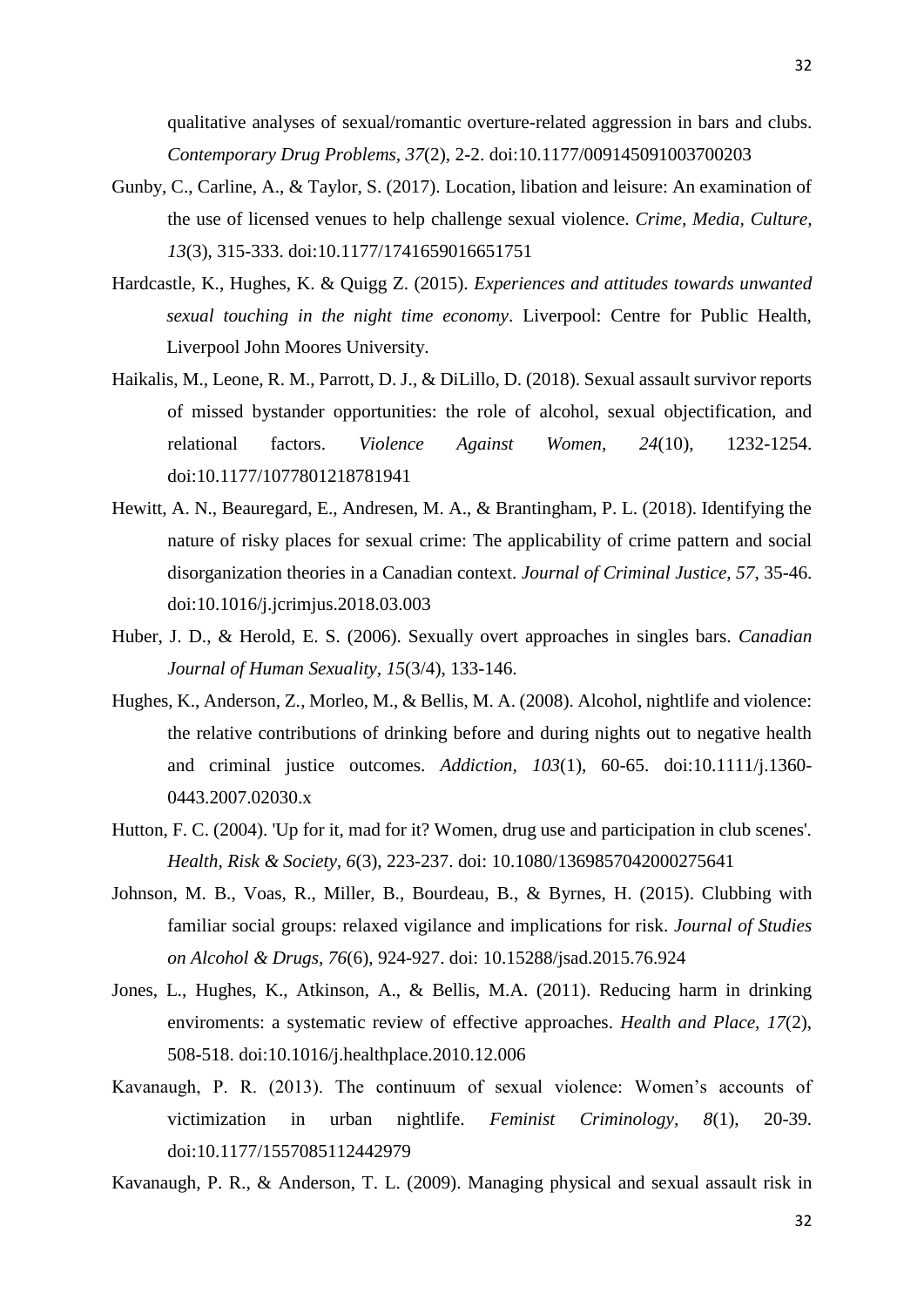urban nightlife: individual- and environmental-level influences. *Deviant Behavior, 30*(8), 680-714. doi:10.1080/01639620902854639

- Kelley-Baker, T., Mumford, E. A., Vishnuvajjala, R., Voas, R. B., Romano, E., & Johnson, M. (2008). A night in Tijuana: female victimization in a high-risk environment. *Journal of Alcohol & Drug Education, 52*(3), 46-71.
- Kovac, L. D., & Trussell, D. E. (2015). 'Classy and Never Trashy': Young Women's Experiences of Nightclubs and the Construction of Gender and Sexuality. *Leisure Sciences, 37*(3), 195-209. doi:10.1080/01490400.2014.986347
- Lippy, C., & DeGue, S. (2016). Exploring alcohol policy approaches to prevent sexual violence perpetration. *Trauma, Violence & Abuse, 17*(1), 26-42. doi:10.1177/1524838014557291
- Miller, B. A., Bourdeau, B., Johnson, M., & Voas, R. (2015). Experiencing aggression in clubs: social group and individual level predictors. *Prevention Science, 16*(4), 527-537. doi:10.1007/s11121-014-0494-y
- Me too. (2018). Me too. Available at: [https://metoomvmt.org/contact/.](https://metoomvmt.org/contact/) Accessed 5/3/19.
- National Pubwatch, n.d. National Pubwatch supports Ask for Angela campaign [http://www.nationalpubwatch.org.uk/news/national-pubwatch-supports-ask-angela](http://www.nationalpubwatch.org.uk/news/national-pubwatch-supports-ask-angela-campaign/)[campaign/](http://www.nationalpubwatch.org.uk/news/national-pubwatch-supports-ask-angela-campaign/) Accessed 5/3/19.
- Parks, K. A. (2000). An event-based analysis of aggression women experience in bars. *Psychology of Addictive Behaviors: Journal of The Society of Psychologists In Addictive Behaviors, 14*(2), 102-110. doi:10.1037/0893-164X.14.2.102
- Parks, K. A., Hequembourg, A. L., & Dearing, R. L. (2008). Women's social behavior when meeting new men: The influence of alcohol and childhood sexual abuse. *Psychology of Women Quarterly, 32*(2), 145-158. doi:10.1111/j.1471-6402.2008.00419.x
- Parks, K. A., & Miller, B. A. (1997). Bar victimization of women. *Psychology of Women Quarterly, 21*(4), 509-525. doi:10.1111/j.1471-6402.1997.tb00128.x
- Parks, K. A., Miller, B. A., Collins, R. L., & Zetes-Zanatta, L. (1998). Women's descriptions of drinking in bars: Reasons and risks. *Sex Roles, 38*(9-10), 701-717. doi:10.1023/a:1018864812706
- Parks, K. A., & Scheidt, D. M. (2000). Male bar drinkers' perspective on female bar drinkers. *Sex Roles, 43*(11-12), 927-941. doi:10.1023/a:1011045207587
- Parks, K. A., & Zetes-Zanatta, L. M. (1999). Women's bar-related victimization: Refining and testing a conceptual model. *Aggressive Behavior, 25*(5), 349-364. doi:10.1002/(SICI)1098-2337(1999)25:5<349::AID-AB3>3.0.CO;2-O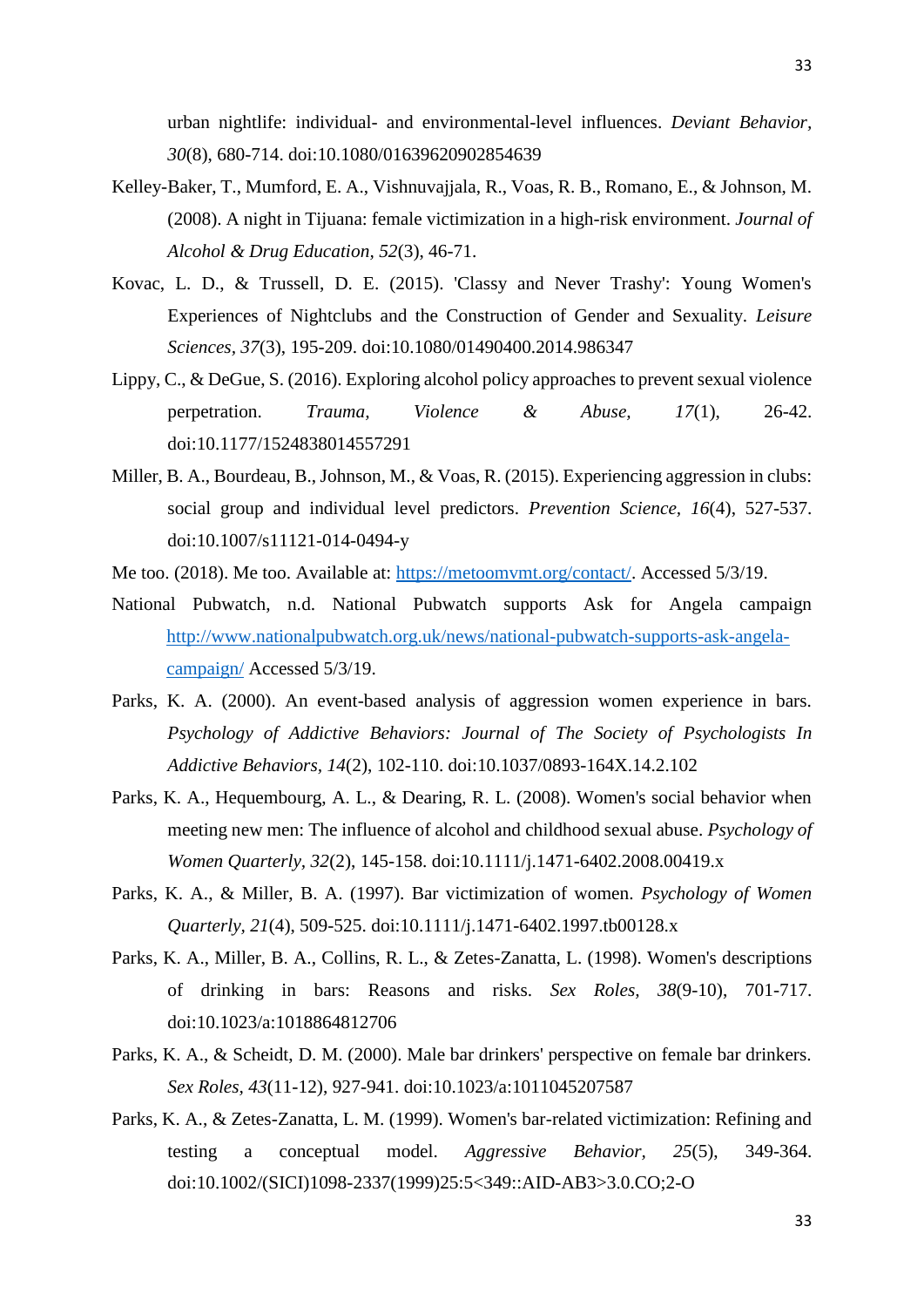- Pino, N. W., & Johnson-Johns, A. M. (2009). College women and the occurrence of unwanted sexual advances in public drinking settings. *The Social Science Journal, 46*(2), 252- 267. doi:10.1016/j.soscij.2009.04.005
- Powers, R., & Leili, J. (2016). "Yeah, we serve alcohol, but ...We are here to help": A qualitative analysis of bar staff's perceptions of sexual violence. *Violence and Victims*, 31(4). doi: [10.1891/0886-6708.VV-D-14-00047](http://dx.doi.org/10.1891/0886-6708.VV-D-14-00047)
- Powers, R. A., & Leili, J. (2018). Bar training for active bystanders: evaluation of a community-based bystander intervention program. *Violence Against Women, 24*(13), 1614-1634. doi:10.1177/1077801217741219
- PRISMA (2015). PRISMA. Transparent reporting of systrematic review and mete-analyses. Available from:<http://www.prisma-statement.org/> Accessed 10/10/19.
- Ramaswany, C. (2017). From angel shots to 'asking for Angela': do dating safety schemes work? Available from: [https://www.theguardian.com/society/shortcuts/2017/jan/10/from-angel-shots-to](https://www.theguardian.com/society/shortcuts/2017/jan/10/from-angel-shots-to-asking-for-angela-do-dating-safety-schemes-work)[asking-for-angela-do-dating-safety-schemes-work](https://www.theguardian.com/society/shortcuts/2017/jan/10/from-angel-shots-to-asking-for-angela-do-dating-safety-schemes-work) Accessed 5/3/19.
- Rich, E. P., Nkosi, S., & Morojele, N. K. (2015). Masculinities, alcohol consumption, and sexual risk behavior among male tavern attendees: A qualitative study in North West Province, South Africa. *Psychology of Men & Masculinity, 16*(4), 382-392. doi:10.1037/a0038871
- Romero-Sanchez, M., & Megias, J. L. (2015). How do college students talk about sexual assault? *Journal of Gender Studies, 24*(6), 644-659. doi:10.1080/09589236.2013.868301
- Santos, M. G. R., Paes, A. T., Sanudo, A., Andreoni, S., & Sanchez, Z. M. (2015). Gender differences in predrinking behavior among nightclubs' patrons. *Alcoholism, Clinical and Experimental Research, 39*(7), 1243-1252. doi:10.1111/acer.12756
- Sanchez, Z.M., Santos, M.G.R, Sanudo, A., Carlini, C.M. & Martins, S.S. (2019). Sexual aggression in Brazilian nightclubs: associations with patron's characteristics, drug use, and environmental factors. *Archives of Sexual Behavior, 48,* 609-618. doi: 10.1007/s10508-018-1322-4
- Scribner, R. A., Mason, K. E., Simonsen, N. R., Theall, K., Chotalia, J., Johnson, S., DeJong, W. (2010). An ecological analysis of alcohol-outlet density and campus-reported violence at 32 U.S. colleges. *J Stud Alcohol Drugs, 71*(2), 184-191.